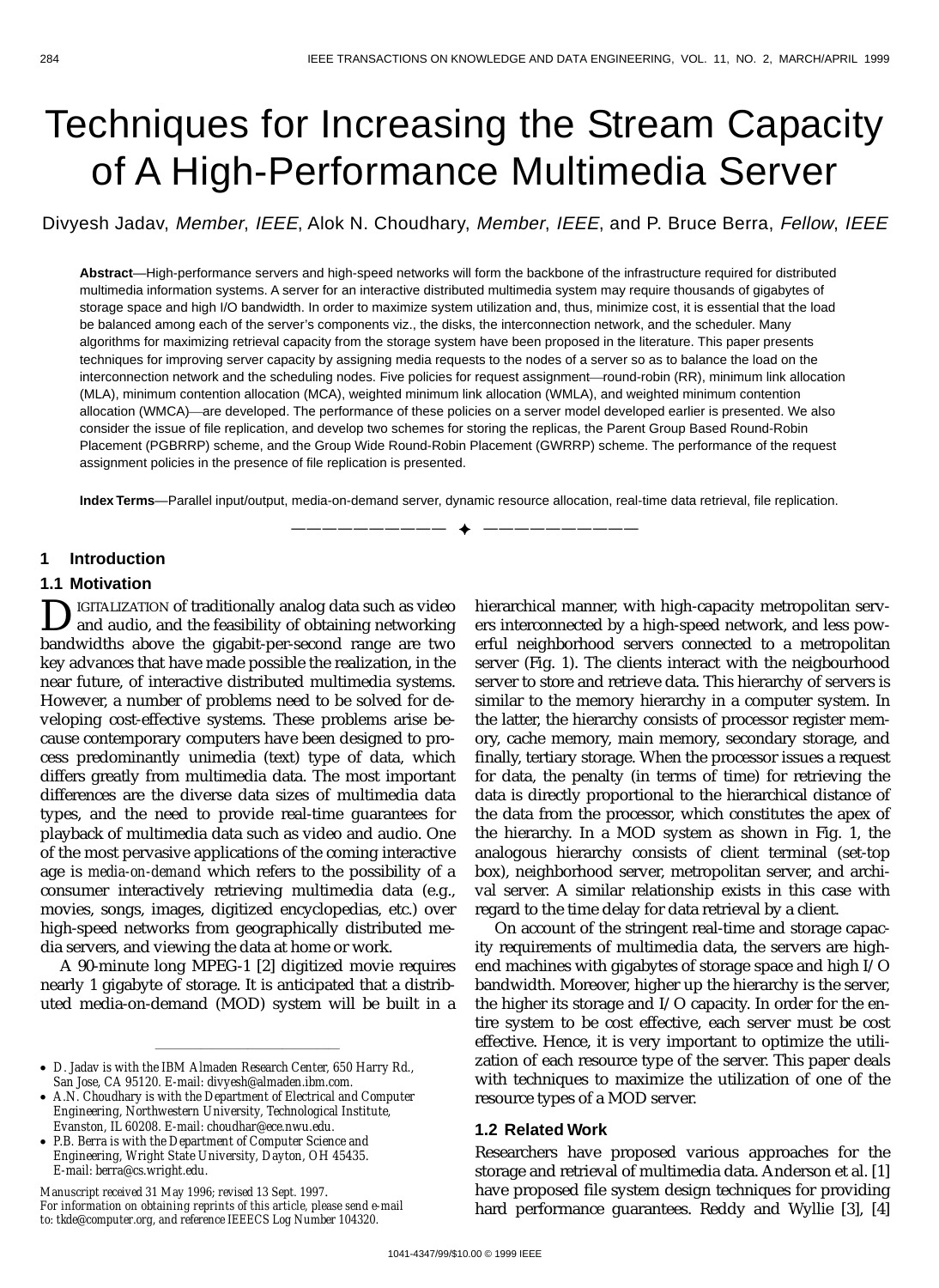

Remote Archive

Fig. 1. Block diagram of a hierarchical media-on-demand (MOD) system.

have proposed a disk arm scheduling approach for multimedia data, and characterized the disk-level trade-offs in a multimedia server. Rangan and Vin [5] and Rangan et al. [6] have proposed a model based on constrained block allocation, which is basically noncontiguous disk allocation in which the time taken to retrieve successive stream blocks does not exceed the the playback duration of a stream block. Storing a stream on a single disk restricts the retrieval bandwidth to the data transfer bandwidth of the disk. Ghandeharizadeh and Ramos [7] get around this problem by striping media data across several disks in a round-robin fashion. The effective retrieval bandwidth is then proportional to the number of disks used. Our server model is similar to this model in using data striping, roundrobin distribution of successive stream fragments and contiguous allocation within a given fragment. Vin et al. [8] categorize real time clients into two classes, those that require hard- and soft-performance guarantees, respectively. For the latter class, the worst case assumptions made in admitting new users are relaxed based on the observed server load to increase the number of users that can be supported.

Issues in designing MOD servers are discussed in [9], [10]. Most previous work has concentrated on minimizing disk rotational and seek overheads in retrieving data. It is only now that the issues in dealing with higher level aspects of MOD servers are being addressed. Various striping trade-offs have been studied in [7], [11], [12], [13], [14]. Freedmann and De Witt [15] and Ozden et al. [16] studied efficient memory allocation and utilization techniques to maximize the number of supported users. Freedmann and De Witt [15] also studied cost trade-offs and scalability issues in high-performance MOD servers. Techniques for improving reliability and availability of the storage subsystem are studied in [17]. *Interserver* [18], [10] and *intraserver* [19] caching techniques for tuning server performance based on user access patterns have also been proposed. However, little work has been reported on instrumentation of I/O traffic in a MOD server. We have performed a componentwise instrumentation of the delays in a MOD [20], where we showed that variable delays become performance bottlenecks at high loads.

# **1.3 Our Research Contributions**

A substantial body of research has been directed towards trying to match the disparity between available and required data retrieval bandwidth from secondary storage, for the most part in the form of magnetic disks, in a MOD server. Techniques for balancing the load on the storage devices of a MOD server were developed in [21]. Given the fact that a high-performance MOD server consists of multiple processors (nodes) connected by an interconnection network, not much work has been reported on efficient use of the interconnection network so as to maximize server capacity. Techniques for doing so are the subject of this paper.

From an application-level perspective, the most important metric for evaluating an on-demand server is the maximum number of streams that it can source simultaneously. From a data storage organization perspective, various striping trade-offs exist for achieving parallelism of data retrieval. After briefly examining these trade-offs, we investigate how *file replication* can improve the performance of one of the striping alternatives with respect to the maximum number of streams that can be supported. Lastly, from an operating systems perspective, it is essential to balance the workload on the subsystems of a server, viz., the processor nodes, the interconnection network, and the storage subsystem.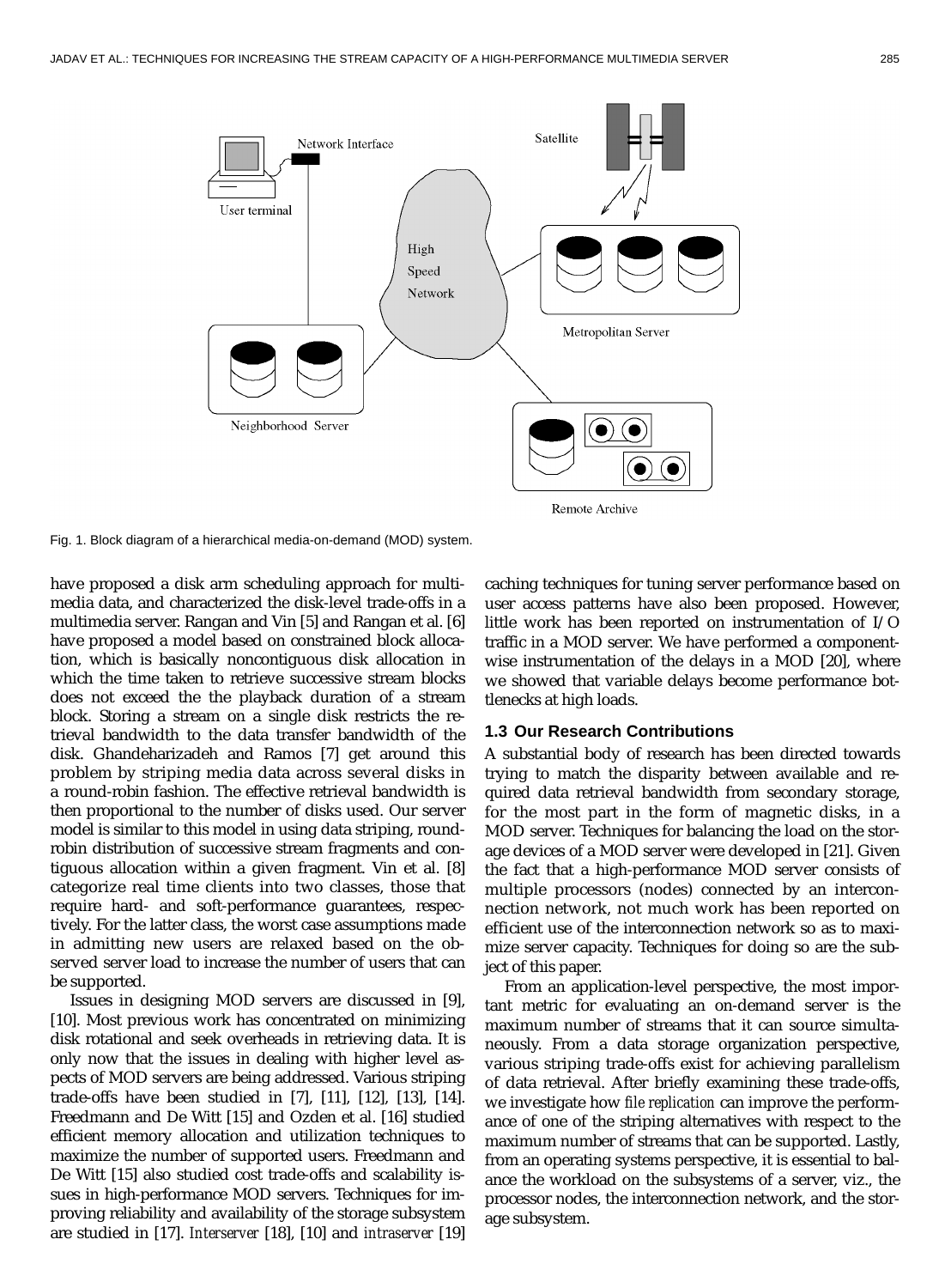In this paper, we design and evaluate various policies for assigning stream requests to server nodes, so as to minimize traffic on the interconnection network. Five strategies

- 1) round-robin (RR),
- 2) minimum link allocation (MLA),
- 3) minimum contention allocation (MCA),
- 4) weighted minimum link allocation (WMLA), and
- 5) weighted minimum contention allocation (WMCA)

are developed. These policies differ in that some of them attempt to balance the load on the nodes that source data to the outside world (RR), some attempt to minimize load on the interconnection network (MLA, MCA), while the others attempt to do both. We have developed and implemented a logical model for a MOD server [19], [20]. Performance results of the five policies under this model implemented on the Intel Paragon parallel computer are presented. We also consider the subject of file replication to alleviate the workload imbalance on the storage subsystem due to skewed data access patterns. Two schemes—the Parent Group Based Round-Robin Placement (PGBRRP) scheme and the Group Wide Round-Robin Placement (GWRRP) scheme—for storing the replicas of a file are developed. Performance results of the stream assignment strategies when files are replicated are presented.

The rest of this paper is organized as follows: Section 2 presents a brief overview of the server model. In Section 3, we explain the data organization, access and scheduling policies. In Section 4, we develop the five allocation strategies. We present and analyze performance results in Section 5. Two schemes for storing replicated files, and their performance evaluation, are presented in Section 6. In Section 7, we discuss future work, and Section 8 summarizes the paper.

# **2 SERVER MODEL**

At the heart of the system is a high-performance server optimized for fast I/O. A parallel machine is a good candidate for such a server because of its ability to serve multiple clients simultaneously, its high disk and node memory, and the parallelism of data retrieval that can be obtained by data striping. In this model, we assume that:

- The server is connected to clients by a high-speed wide area network, for example, using ATM switches and a fiber optic network. The wide area network delivers data to clients reliably and at the required bandwidth, consequently, it is eliminated from further discussion in the rest of this paper.
- Clients have *hard* deadlines i.e., they cannot tolerate jitter in delivered data. Although client display stations may have a few megabytes of main memory and tens of megabytes of secondary memory, the storage space is not sufficient to store most multimedia files (which are of the order of a few gigabytes in size) in their entirety. Consequently, the server must retrieve and supply data to clients at almost the same rate as its consumption by clients.
- The data are stored at the server in compressed digital form. The decompression of the data is done at the remote client's *multimedia terminal*.

Fig. 2 shows the data model of the MOD server. It consists of multiple nodes interconnected by a network. Each node is a computer in its own right, with a CPU, RAM and secondary storage. In addition, each node has an interface with the interconnection network. It consists of two types of nodes, **interface (I) nodes** and **storage (S) nodes** connected by a high-speed interconnection network. In addition, there

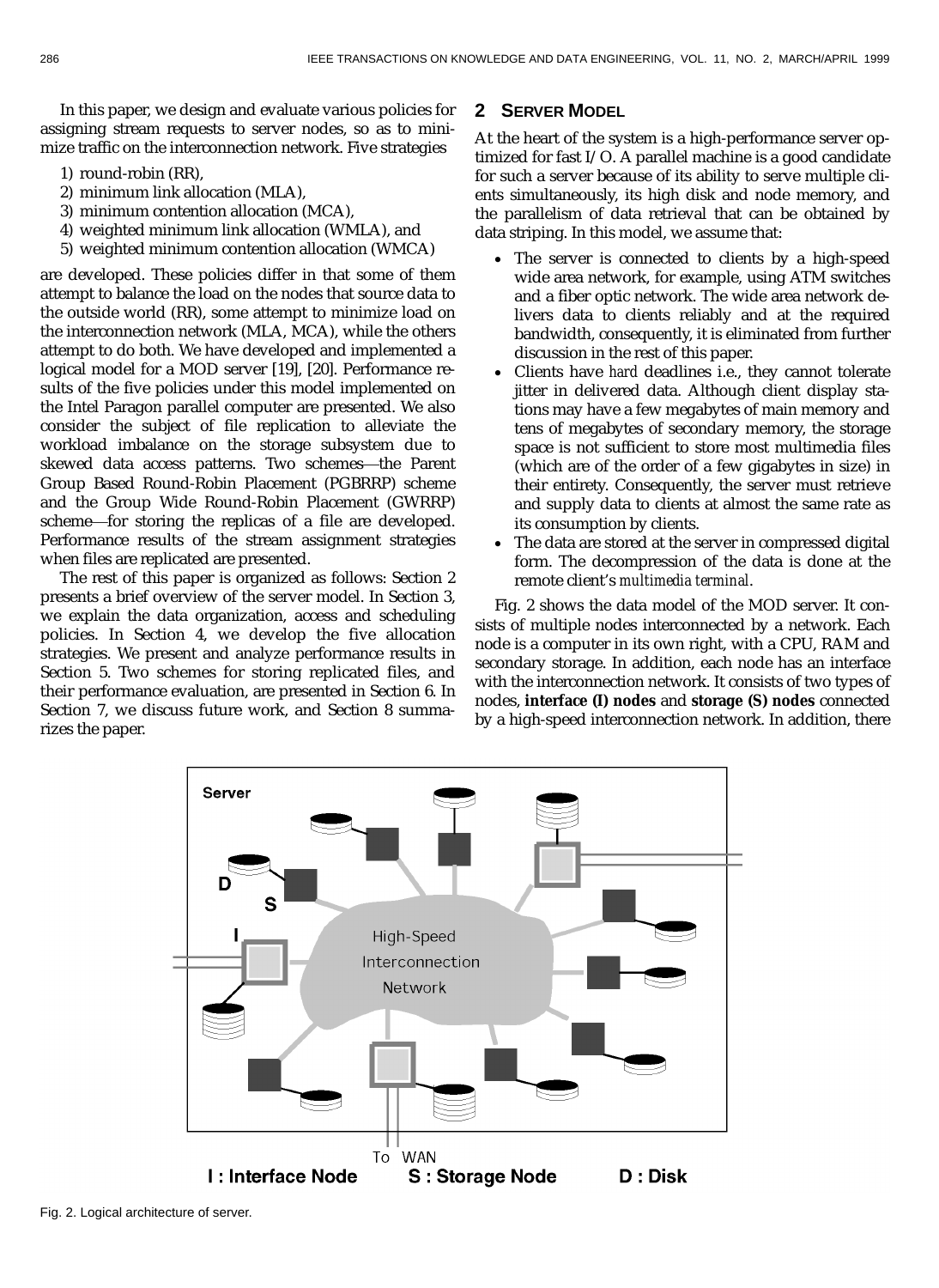

Fig. 3. Degree of overlap (DoO). This figure shows three objects, M1, M2, and M3 striped across six storage nodes, with a DoO of 2.

is a third type of node, called the **object manager (O) node** (not shown in the picture). The object manager receives all incoming requests for media objects. It has knowledge of which **storage** nodes an object resides on and the workload of the **interface** nodes. Based on this knowledge, it *delegates the responsibility* of serving a request to one of the interface nodes. The interface nodes are responsible for scheduling and serving stream requests that have been accepted. Their main function is to request the striped data from the storage nodes, order the packets received from the storage nodes, and send the packets over the high-speed wide area network to the clients. An interface node can also use its local secondary storage to source frequently accessed data objects. Storage nodes actually *store* multimedia data on their secondary storage devices in a striped fashion, and *retrieve* and transmit the data to an interface node when requested to do so.

The assumption about the architecture of the interconnection network is that any node can transfer data to and from any other node with approximately the same latency, under conditions of light load. For the purposes of this paper, we assume that the interconnection network is a *direct* network. In this architecture, each node has a point-topoint, or direct, connection to some number of other nodes, called *neighboring nodes*. Direct networks have become a popular architecture for constructing parallel computers because they scale well [23] with the number of nodes. Examples of popular direct networks are *n*-dimensional meshes and *k*-ary *n*-cubes; these are popular because their regular topologies simplify routing.

# **3 DATA ACCESS AND SCHEDULING**

## **3.1 Data Organization**

As mentioned earlier, the data is compressed and striped across the storage nodes in a round-robin fashion. The number of nodes across which an object $^{\rm l}$  is striped is called the *stripe factor* (SF). The collection of *SF* storage nodes that store an object is called a *striping group*. The data stored at a storage node consists of chunks of the object. The collection of chunks is called a *subobject*. Note that the collection of chunks of a subobject do not constitute a contiguous portion of the object; however, the data *within* a chunk is a contiguous part of the entire object. This contiguous data is called a *stripe fragment*. Fig. 3 illustrates these concepts.

1. The term *object* refers to the stored multimedia data, when the data is being retrieved and sourced to the client, it is called a *stream*.

With reference to the figure, object  $M_1$  consists of four  $(SF =$ 4) subobjects stored on storage nodes *S*1 through *S*4. The subobject on node  $S_1$  consists of stripe fragments  $M1.1$ , *M*1.5 etc.; that on node  $S_2$  consists of stripe fragments *M*1.2, *M*1.6, etc.; that on node  $S_3$  consists of stripe fragments *M*1.3,  $M1.7$ , etc.; and that on node  $S_4$  consists of stripe fragments *M*1.4, *M*1.8, etc. Note that each storage node may have a single high-performance disk, or an array of slower, but cheaper disks. The point to note is that a storage node represents a *virtual disk* to an interface node. Since the stripe fragments on any given storage node's disk are not consecutive fragments, it is not necessary to store them contiguously. Disk scheduling algorithms to optimize retrieval from the disk surface have been proposed [3], [24], [15], and can be used in our model. We are concerned with harnessing the parallelism provided by striped storage and balancing the load across the server subsystems.

An important factor that affects retrieval time is the *placement* of each stream's media data relative to that of other streams, i.e., the manner in which the data is partitioned across multiple disks has a critical effect on the retrieval time seen by any one stream; this is so because some or all of the data of other streams that are being served may overlap with the data of the observed stream on the storage nodes. This overlap results in queueing delays for the observed stream's retrievals from the storage nodes. For understanding the data partitioning strategy used we define a term called the **degree of overlap (DoO)**. This is a positive integer,  $0 \leq DoO \leq SF$  (*SF* is the stripe factor) and denotes the distance between the *i*th subobject of object *j* and the *i*th subobjects of object *j* + 1, in terms of the number of storage nodes. The concept of *DoO* is illustrated in Fig. 3.

Another factor that affects retrieval time is the stripe factor. We differentiate between *wide striping*, in which a media object is striped across all the storage nodes of a server, and *narrow striping*, in which an object is striped across a fraction of the total storage nodes in a server. Each approach has its advantages and disadvantages. In the latter case, a striping group containing a frequently accessed object can become a bottleneck for the server in the absence of object replication. For example, in a video-on-demand case, it is but natural that some videos will be more frequently accessed than others: Newly released videos are likely to be more frequently accessed than older videos. Wide striping avoids the formation of such bottlenecks by striping an object across all the storage nodes, which has the effect of balancing the load across all storage nodes even for skewed access patterns. However, wide striping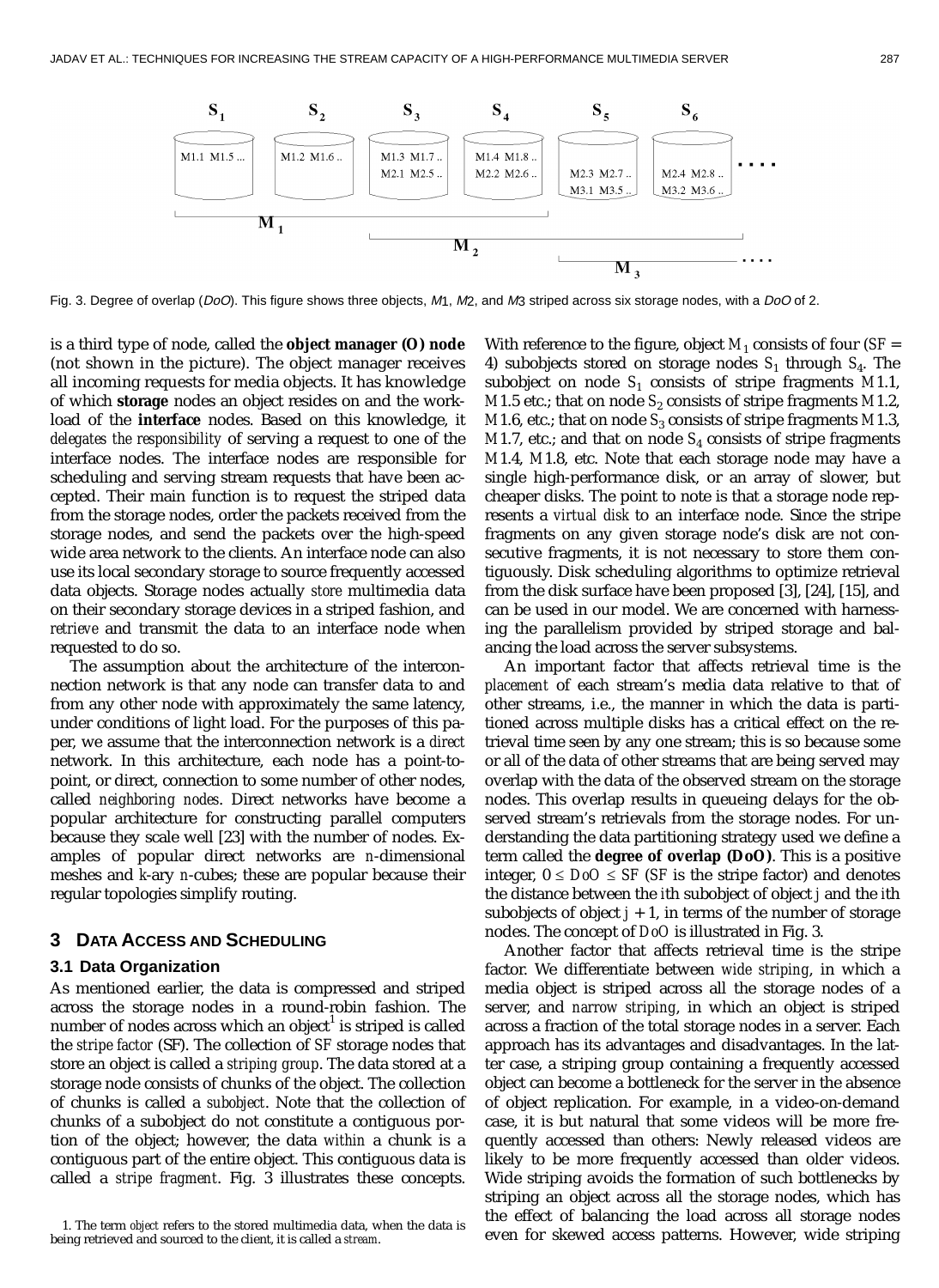| Symbol     | Description                                      | Units     |
|------------|--------------------------------------------------|-----------|
| $R_{pl}$   | Required playback rate                           | bytes/sec |
| $P_I$      | Size of packets sent by an $I$ node              | bytes     |
| $\delta_I$ | Duration of a packet sent by an $I$ node         | sec       |
| $B_I$      | Buffer size at an $I$ node                       | bytes     |
| $P_S$      | Size of packets sent by a $S$ node               | bytes     |
| $\delta_S$ | Duration of data in $B_I$                        | sec       |
| $T_f$      | Period of issuing fetches to S nodes from I node | sec       |
| SF         | Stripe factor                                    |           |
| DoO        | Degree of Overlap                                |           |

TABLE 1 THE PARAMETERS USED IN THIS PAPER

also has some drawbacks. In wide striping, there is only one striping group; this complicates system reconfiguration. Since each storage node has some data for all objects stored in the server, most of the chunks of all the objects may have to be moved. This may lead to an undesirable reconfiguration load on *all* storage nodes. In contrast, in narrow striping, only the storage nodes in the striping group where the object is stored incur the penalty. Secondly, the larger the size of a striping group (i.e., the wider the striping), the lower is the reliability, and also the availability, of the entire system [17], [14] in the event of a single disk failure.

#### **3.2 Parameters Used and Scheduling Constraints**

Table 1 shows the parameters used by our model.  $\delta_I$  is the time for which a packet sent by an *I* node to a client will last at the client. Hence, this is also the deadline by which the next packet from the *I* node must be received at the client. Its value is given by:

$$
\delta_{\rm I} = \frac{P_{\rm I}}{R_{\rm pl}}\tag{1}
$$

Once the requested *SF* stripe fragments from the *S* nodes have arrived at the destination *I* node, the latter arranges them in the proper sequence and continues sending packets of size  $P_I$  to the client no less than every  $\delta_I$  secs. The buffer at the *I* node will last for  $\delta_S$  time, before which the next set of stripe fragments must have arrived from the *S* nodes. The average time to retrieve  $P_S$  bytes from a  $S$  node is given by

$$
\delta_{io} = \delta_{rg} + \delta_{avg_{seek}} + \delta_{avg_{rot}} + \delta_{tr_{P_S}} + \delta_{nw_{P_S}}
$$
 (2)

where  $\delta_{rg}$  is the time delay for a request from an *I* node to reach a *S* node,

and

$$
\delta_{\textit{avg}_{\textit{rot}}}
$$

 $\delta_{\textit{avg}_\textit{seek}}$ 

are the average seek and rotational latencies for the disks being used,

$$
\delta_{tr_{P_{\varsigma}}}
$$

is the disk data transfer time for  $P_s$  bytes, and

$$
\delta_{\textit{nw}_{P_S}}
$$

is the network latency to transport *Ps* bytes from a *S* node to an *I* node.

Thus, if the playout of an *I* node buffer is started at time *t*, then the *latest* time by which the requests for the next set of stripe fragments must be issued to the *S* nodes is:

$$
t_{\text{max}} = t + \delta_{\text{S}} - \delta_{\text{io}} \,. \tag{3}
$$

Note that (2) uses average seek and rotational latencies for disk accesses. Since these latencies are variable, there will be boundary conditions when the time to retrieve  $P<sub>S</sub>$  bytes is much more (less) than the average value. However, the effect of this deviation from the average value on the overall service time depends on the relative magnitudes of the other components of the service time. Our approach is based on the fact that when the granularity of data read from disk is large, the effect of random disk seek and rotational overheads is reduced. While it is true that doing so increases buffering requirements, contemporary computers have large main memories, and using such machines as server nodes is well worth the gain obtained in making disk service time more predictable. Of course, if some clients require strict performance guarantees, then one can categorize users into those requiring hard and soft deadlines, and use the maximum values of the disk overheads for admitting users of the latter kind.

# **4 STREAM ASSIGNMENT POLICIES**

The motivation for these policies is that in a given server configuration, only a finite number of nodes would be connected to the high-speed wide area network; these nodes are the interface nodes. Moreover, their position in the server architecture would be fixed a priori. Secondly, since the secondary storage capacity for a given server configuration is finite, only a finite number of media objects can be stored in the secondary storage system at a time. In order to maximize the pool of potential clients, there would exist a tertiary storage system from which the most frequently requested objects are materialized $^2$  on the secondary storage subsystem [12]. For example, a movie on demand server with a secondary storage capacity of 100 gigabytes would be able to store about 100 MPEG-1 encoded

<sup>2.</sup> The assumption is that the penalty of retrieving data from archival storage is too high for the high-bandwidth requirements of multimedia data.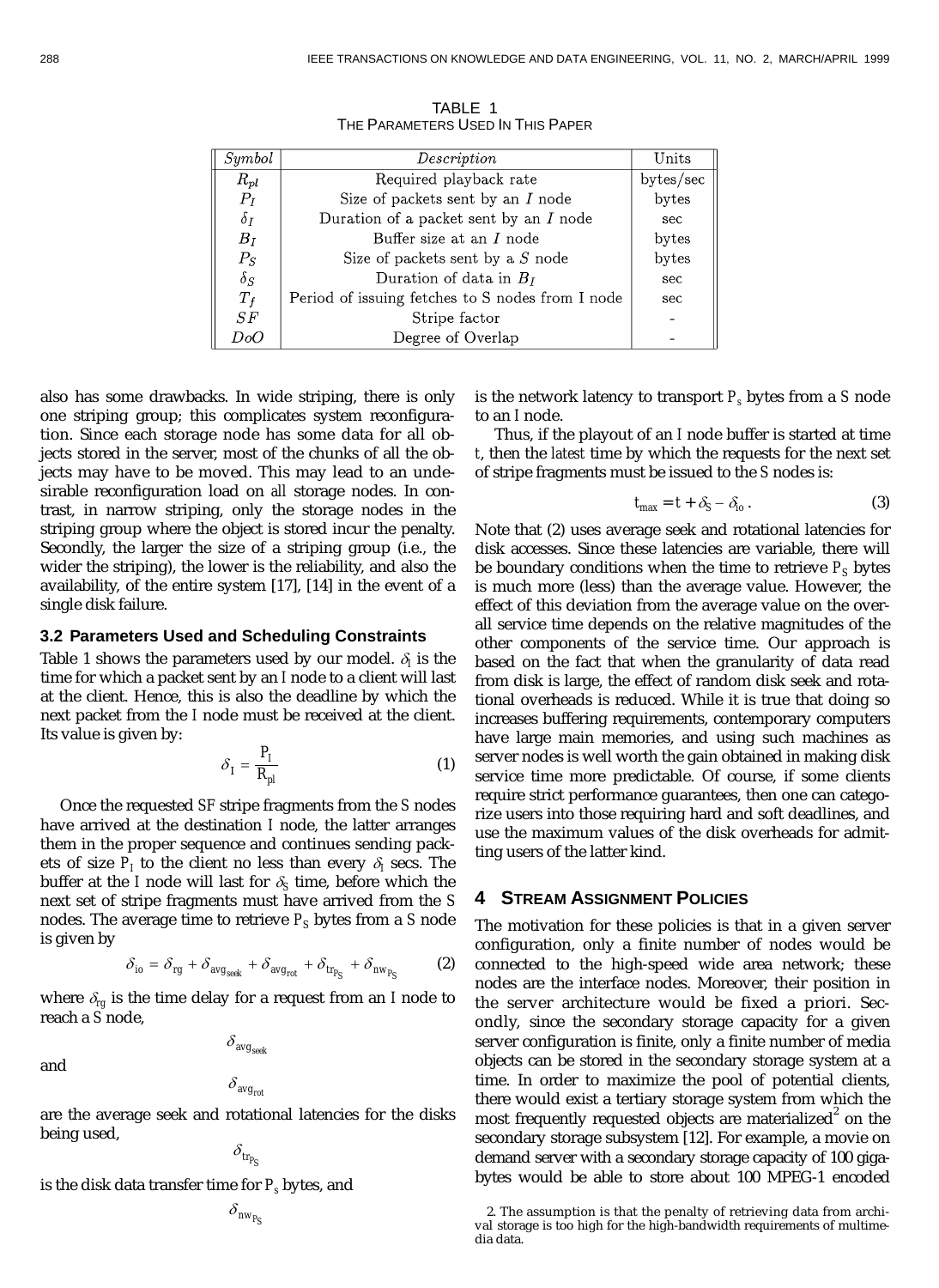movies, but have a catalog of 400 titles to maximize clientele. However, the number of movies stored on secondary storage would be a slowly changing set, changing every two or three days or maybe weekly. Consequently, over a short period of time (say one day) the data distribution on secondary storage would be more or less static. Given the fact that the position of the I nodes and the storage pattern of data on S nodes is fixed.<sup>3</sup> the problem is one of assigning accepted media requests to I nodes so as to minimize the incremental workload due to the new requests on the server's resource types. This allows the server to maximize the number of streams that it can source. We now present and evaluate five schemes that differ in the workload they impose on the interconnection network when assigning requests to interface nodes.

The communication time over the network is the sum of two factors:

- 1) the network latency in the absence of blocking, and
- 2) the blocking time due to link contention in the interconnection network i.e.,

$$
\delta_{n w_{P_S}} = \delta_{n w_{comm}} + \delta_{n w_{bl}}.
$$
\n(4)

For a given message size and interconnection network, the former is fixed; while the latter depends on the network traffic. There is another variable delay in the retrieval time: When multiple requests arrive at a S node, only a finite number of them can be served at a given time; this causes a queuing delay at the S nodes. If

$$
\delta_{\mathit{S_Q}}
$$

denotes this queueing delay, (2) requires to be modified to:

$$
\delta'_{io} = \delta_{rg} + \delta_{seek} + \delta_{rot} + \delta_{tr_{P_S}} + (\delta_{nw_{comm}} + \delta_{nw_{bl}}) + \delta_{S_Q} .
$$
 (5)

We have studied the effect of the variable delays

and

 $\delta_{S_Q}$ 

 $\delta_{\scriptscriptstyle{BWu}}$ 

on total retrieval time at various workloads [20]. While most admission control policies for accepting stream requests in a MOD server have concentrated on storage device parameters such as seek and rotational latencies (which are bounded), a dynamic admission control policy was proposed in [20] that takes these variable (and potentially unbounded) delays into account. At heavy workloads, these blocking delays become the limiting factors on stream sourcing capacity. Any mechanism that reduces either or both of these quantities improves performance. In this paper, we show that techniques that reduce

# $\delta_{\textit{nwh}}$

by minimizing link contention translate into the ability to support more streams simultaneously.

# **4.1 Round-Robin (RR) Assignment Policy**

This is the simplest policy and will be used as the baseline policy for comparison purposes. If *n* is the total number of interface nodes, and the *i*th request was assigned to interface node  $k$ , then the  $(i + 1)$ th request will be assigned to interface node  $(k + 1)$  mod *n*. The greatest merit of this policy is that it is simple, requiring *O*(1) time to execute. It also balances the workload in terms of number of streams served per I node equally among the I nodes: The maximum difference among the number of streams that any two I nodes server at a given time is at most 1. However, this policy does not balance or minimize the load imposed on the interconnection network.

# **4.2 Minimum Link Assignment (MLA) Policy**

This policy aims to minimize the total number of links that the data for an object has to travel from the *SF* storage nodes on which it is stored to the I node which sends it to the outside world. If

> *l I Si j*

denotes the number of links between interface node *Ii* and storage node *Sj* , then the cost of assigning a stream request to interface node  $I_i$  under this policy is:

$$
CA_{MLA}(I_i) = \sum_{j=1}^{SF} I_{I_i S_j}.
$$
 (6)

This policy will assign a request to interface node *p*, where

$$
p = i : (min(CA_{MLA}(I_i)) \qquad i = 1, 2, ..., n)
$$
 (7)

i.e., the request is assigned to that interface node which is closest in terms of the total number of links that need to be traversed from the S nodes to the I node. Since (6) has to be evaluated for all *n* I nodes in the server, the worst case execution time of this algorithm is  $O(n * SF * d)$  where *d* is the maximum time to determine the number of links between any two nodes in the server.

This policy tries to minimize the number of streams using a given link. However, it does not take into account the pre-existing load on a link. Nor does it balance the total stream load among all the interface nodes.

#### **4.3 Minimum Contention Assignment (MCA) Policy**

In this policy, state information is maintained about the usage of each link by all objects being retrieved. Specifically, whenever a new request assigned to an interface node, the load imposed on the interconnection network by data traffic due to that stream is calculated and the total load on the network due to all streams is updated. When a stream terminates, the load due to it is decremented from the total network load. If

 $C_{I.S.}$ [ $k$ ]

is the cost of using the *k*th link on the path from storage node  $S_j$  to interface node  $I_{i\!\scriptscriptstyle{P}}$  then the cost of assigning a stream request to interface node *Ii* under this policy is:

$$
CA_{MCA}(I_i) = \sum_{j=1}^{SF} \sum_{k=1}^{I_{ISj}} l_{I_i S_j} [k]. \qquad (8)
$$

<sup>3.</sup> Redistribution of data on the fly is expensive in terms of operating system overhead on account of disk I/O and the large size of typical multimedia objects.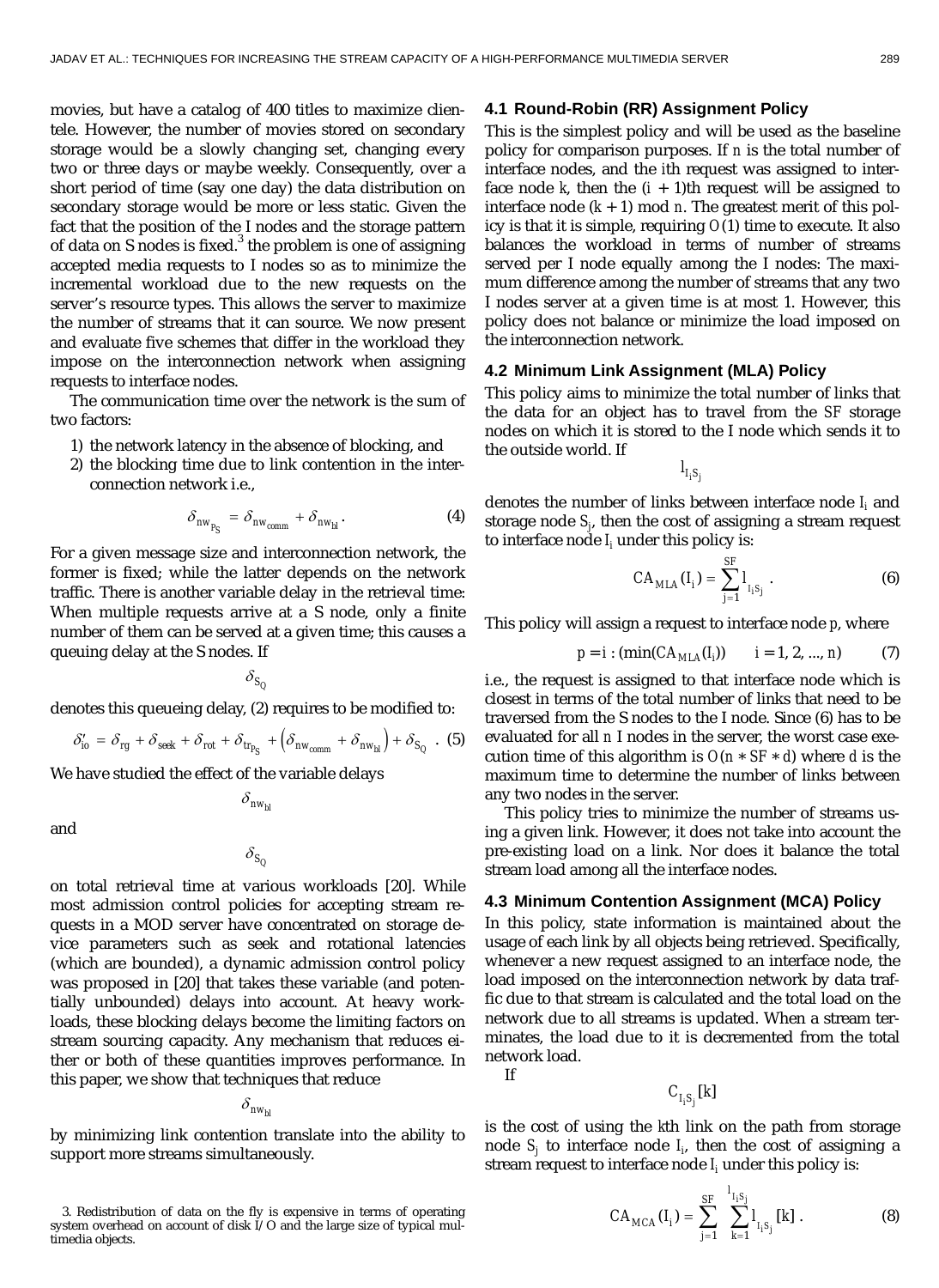This policy will assign a request to interface node *p*, where

$$
p = i : (min(CA_{MCA}(I_i)) \qquad i = 1, 2, ..., n) . \qquad (9)
$$

The cost of using a link is directly proportional to the traffic that the link carries. The link traffic due to accepting a new request is updated as follows:

for 
$$
(j = 1 \text{ to } SF)
$$
  
\nfor  $(k = 1 \text{ to } l_{I_pS_j})$   
\n $C_{I_pS_j}[k] = C_{I_pS_j}[k] + ld$  (10)

where *ld* is a scalar that reflects the load imposed by the new stream on link *k*. Its value is implementationdependent: It depends on the network, the size of packets being transferred  $(P<sub>S</sub>)$  and the playback rate of the stream *Rpl*.

The basic premise behind this policy is that the load should be distributed evenly over the interconnection network. Otherwise, if some links are more heavily used than others, contention in these links increases network blocking effects, which in turn degrades server performance. Note that since the traffic pattern in the interconnection network for data packets consists of storage nodes sending data to interface nodes, there is a possibility of hot spots developing at the links around the interface nodes. This policy tries to prevent the formation of such hot spots by allocating requests to interface nodes so that aggregate link traffic is distributed as evenly as possible over the entire interconnection network. This policy is more computationally expensive than the other two, as it requires accessing the load data structure for each link. Its worst case running time is *O*(*n* \* *SF* \* *maxl*), where *maxl* is the maximum number of links between two nodes in the network.

Note that when a stream relinquishes resources due to termination or pause, network load must also be updated. This is the opposite of (10), i.e.,

for 
$$
(j = 1 \text{ to } SF)
$$
  
\nfor  $(k = 1 \text{ to } l_{I_pS_j})$   
\n $C_{I_pS_j}[k] = C_{I_pS_j}[k] - ld$  (11)

# **4.4 Weighted Minimum Link Assignment (WMLA) and Weighted Minimum Contention Assignment (WMCA) Policies**

The MLA policy tries to minimize the total number of links that data for a stream will have to travel, while the MCA policy tries to minimize link contention by distributing traffic over more lightly used links. However, neither of them tries to balance the load across the interface nodes. An interface node can source only a finite number of streams; beyond this limit client deadlines may be missed due to excessive scheduling overhead. The weighted MLA and MCA policies try to balance the load across both the network and the I nodes. This is done by factoring in the number of streams that a candidate I node is serving in the cost equation. Specifically, if

is the number of streams being served by interface node *Ii* , then the cost of assigning to it the responsibility of serving a request under WMLA is:

$$
CA_{WMLA}(I_i)' = \alpha * M_{I_i} + \beta * CA_{MLA}(I_i)
$$
 (12)

and under WMCA is:

$$
CA_{WMCA}(I_i)' = \alpha \ast M_{I_i} + \beta \ast CA_{MCA}(I_i)
$$
 (13)

where  $\alpha$  and  $\beta$  are fractions that sum to 1, and  $CA_{MLA}(I_i)$ and  $CA_{MCA}(I)$  are given by (6) and (8), respectively. However, in each of (12) and (13), the two quantities being weighted and combined can have different magnitudes. Hence, it is necessary to normalize

$$
M_{I_i}
$$

and  $CA_{xxx}(I_j)$  prior to multiplication by  $\alpha$  and  $\beta$ , respectively. This is done as follows. We normalize these terms so that the value of each of them lies between 0 and 1, inclusive. Let *M* be the *total* number of streams being served. Then,

$$
CA_{WMLA}(I_i) = \alpha * \frac{M_{I_i}}{M} + \beta * \frac{CA_{MLA}(I_i)}{I_{max}}
$$
(14)

where *lmax* is the *maximum* number of links between a given node and *SF* other nodes with which it has to communicate. The normalized cost for WMCA is:

$$
CA_{WMCA}(I_i) = \alpha * \frac{M_{I_i}}{M} + \beta * \frac{CA_{MCA}(I_i)}{Id_{agg}}
$$
(15)

where *ld<sub>agg</sub>* is the *aggregate* traffic load on the interconnection network; i.e., the sum of the load on each link of the network. This value can be easily maintained (one addition operation) whenever (10) is invoked.

The criterion for selecting a candidate I node is similar to that for the respective unweighted cases  $(7)$  and  $(9)$ , respectively]; so are the running times. The value to assign to the weight is a design choice that depends on the network size and topology, routing strategy and the maximum number of streams that an I node can source. Note that WML(C)A with  $\alpha = 1$ ,  $\beta = 0$  is equivalent to RR, while WML(C)A with  $\alpha = 0$ ,  $\beta = 1$  is equivalent to ML(C)A.

# **5 PERFORMANCE EVALUATION**

We have implemented our logical server model on the Intel Paragon parallel computer. The Intel Paragon [27] is a mesh-based architecture with Intel i860XP microprocessors. Interprocessor communication is done using *wormhole routing* [23]. The most important metric of an interconnect for multimedia data is its communication latency, which is the sum of three factors: start-up latency, network latency, and blocking time. The first two are static features for a given system in that the sum of their values represents the latency of packets sent in the absence of other network traffic and transient system activities. Blocking time includes all possible delays encountered during the lifetime of a packet, such as those due to link contention. An important reason for the growing popularity of wormhole routing as a switching technique in interconnection networks is that when it is used, the network latency is almost independent of the path length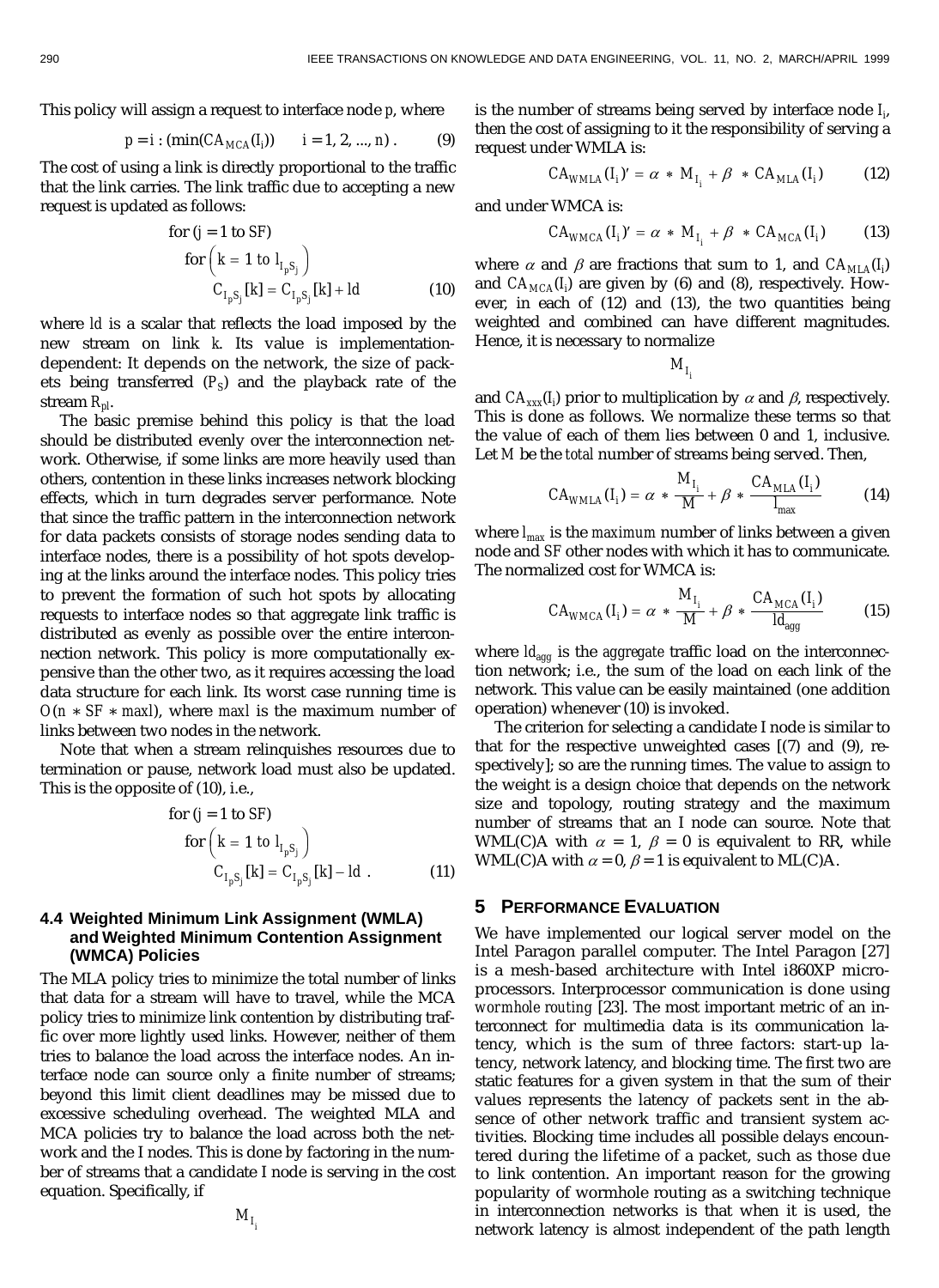when there is no link contention and the packet size is large. Thus, minimizing link contention ensures that the deleterious effects of blocking time are kept in check, which, as explained above, is crucial to providing realtime communication guarantees. By its very nature, wormhole routing is highly susceptible to deadlock conditions. Various routing algorithms have been proposed and used to provide deadlock-free wormhole routing. We use *deterministic XY routing* in which packets are first sent along the X direction, and then along the Y dimension. We benchmarked the interconnection network of the Paragon for determining its bandwidth. In the absence of any other traffic, a round trip send-receive achieved an average link bandwidth of 17.6 Megabytes/sec.

The data access pattern is assumed to follow a Zipfian distribution (Fig. 4) with parameter 0.271 [26]. The total number of objects in the server is assumed to be 100. Due to storage space and availability of real-world data limitations, the disk access part was simulated. The disk access time was simulated by elapsing the system timer on each storage node. Disk retrieval was simulated by assuming that the stripe fragments are stored on the disk using a random placement model [22]. We have assumed gigabytes of disk space per node, and a disk data transfer rate of 10 Mbytes/sec, with two disks per storage node. Currently available magnetic disks have data transfer rates of a few megabytes per second. In general, for higher data transfer rate and rotational speed of the disk, the higher the disk cost. Thus, it might be better to have an array of cheaper but slower disks than a single fast disk. For example, one could use an array of four disks to achieve a 10 Mbytes/sec data transfer rate. In practice, the exact type and configuration of disks to use is an implementation decision. We used a playback rate  $(R_{pl})$  equal to the MPEG-1 rate of 1.5 Mbits/sec. Table 2 shows the values of the parameters defined in Table 1 that we used for our simulation. It should be noted that except for the simulation of the disk access, the rest of the server operations were implemented including the scheduler and data transfer over the interconnection network.

The traffic was generated as follows. Initially, requests for videos are sent to the object manager at random times, with average interarrival time of 2 secs. There is an initialization transient until all interface nodes have started sourcing streams. When this occurs, the software begins gathering performance data. Each video lasts for about 10 minutes. As soon as a video terminates, a new request for a video is sent to the object manager. Disk retrieval was simulated by assuming that the stripe fragments are stored on the disk using a random placement model [22]. For the purposes of this paper, we assume a *DoO* of 0, nine stripe<br>groups and a stripe factor of 4.<sup>4</sup> We used a 8 × 6 mesh resulting in a total of 48 nodes used in the experiment. Fig. 5 shows the distribution of I nodes and S nodes. Node 20 is the object manager (O), nodes marked 'I' are interface nodes, and the other nodes are storage nodes.<sup>5</sup> The value of



Fig. 4. Zipfian distribution.

TABLE 2 THE PARAMETER VALUES USED FOR THE EXPERIMENTS

| Description                               | Value           |
|-------------------------------------------|-----------------|
| Required playback rate $(R_{pl})$         | 1.5 Mbits/sec   |
| Size of packets sent by an I node $(P_I)$ | 80 Kbytes       |
| Size of packets sent by a S node $(P_S)$  | 160 Kbytes      |
| Minimum disk seek time                    | 4 msec          |
| Maximum seek time                         | $30 \text{ ms}$ |
| Time for one rotation                     | $10 \text{ ms}$ |
| Disks per storage node                    | 2               |
| Disk data transfer rate                   | 10 MBytes/sec   |
| Degree of overlap $DoO$                   |                 |
| Stripe Factor $(S)$                       | 4               |
| Num. of Interface nodes                   | 11              |
| Num. of Storage nodes                     | 36              |
| Num. of media objects                     | 100             |
| Evaluation machine                        | Intel Paragon   |

the parameter *ld* for the MCA policy (Subsection 4.3) we used was 1, since the value of  $P_S$  and  $R_{pl}$  is the same for all streams.

The load on the server was increased by incrementally increasing the number of object requests during startup. We carried out experiments for all five assignment policies. The same data distribution and request pattern were used for each experiment, in order to permit comparison of the results. The most important metric for comparison is the maximum number of streams that can be supported. We have used deterministic (as opposed to statistical) deadlines, i.e., deadlines are *hard* and *clients cannot tolerate missed packets*. The other metrics we used were the degree to which

<sup>4.</sup> Numerous trade-offs are possible with respect to the data partitioning strategy, which are well reported in [7], [11]. However, these are not the subject of this paper.

<sup>5.</sup> We have performed experiments for other distributions of S and I nodes. The results in those cases were similar to the ones presented below, and have not been included in this paper on account of space limitations.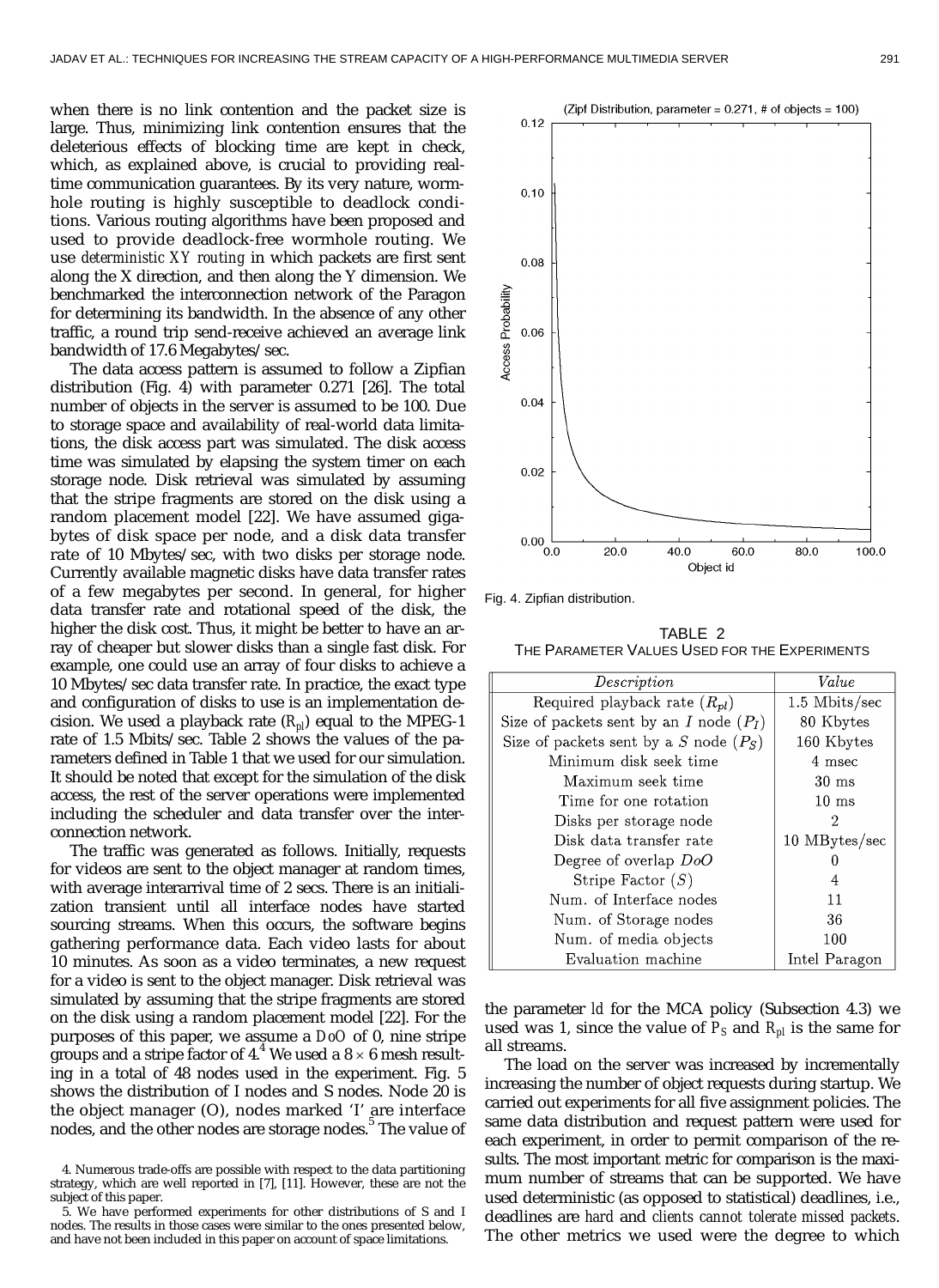

Fig. 5. Distribution of I, S, and O nodes in the evaluation configuration.

load is balanced across the interface nodes in terms of number of requests, and the frequency distribution of packet blocking time.

# **5.1 Comparison of Load Balancing Ability**

In order to compare the distribution of stream requests to the I nodes, the number of streams served by each interface node was measured for the same number of total streams served by the server for each policy except for RR. Fig. 6 illustrates these values for each I node in Fig. 5 for a total server load of 565 streams for the RR policy and for a load of 630 streams for the other four policies. The reason for the different stream loads used for RR and the other four policies is as follows: We are primarily interested in server performance under stress conditions (i.e., high-stream loads). Except for the RR policy, each of the other four policies supported at least 630 streams, but the maximum number of streams supported by RR was only 565. (Note that I node 1 in the graph corresponds to node 2 in the mesh, I node 2 corresponds to node 9, etc.) We first compare the RR, MLA, and MCA policies. We note from the figure that the RR policy performs best in terms of balancing stream load across the interface nodes. A measure of the degree to which a request assignment policy balances stream load across the interface nodes is the standard deviation of the number of streams per interface node,  $\sigma$ . Table 3 shows this value for the five policies. The standard deviation of the number of requests per I node for MLA,  $\sigma_{MLA}$ , is the worst among the standard deviations of RR, MCA, and MLA. The reason for this is the skewed data access pattern.

Now, consider the WMLA and WMCA policies. The graphs in Fig. 6 for the WMLA and WMCA policies are for values of  $\alpha$  and  $\beta$  of 0.5 each. In this case, too, the load balancing of WMCA is better than that of WMLA. Although  $\sigma_{WMA}$  (8.85) is less than  $\sigma_{MLA}$  (33.75), it is still greater than  $\sigma_{WMCA}$  (4.07). In summary, the weighted assignment policies improve the load balancing ability at the I nodes as compared to the pure schemes; however, MCA gives better performance than MLA, and WMCA gives better performance than WMLA for this metric.

#### **5.2 Comparison of Network Blocking Time**

We now compare the performance of the policies with respect to the network blocking time. With reference to (5), the networking blocking time for each packet requested by an I node from a S node,

 $\delta_{\mu_{W_{bl}}}$ 

was measured as follows:  $\delta_{\text{seek}}$  and  $\delta_{\text{rot}}$  were measured at runtime. Given a disk and a value of *PS*,

 $\delta_{tr_{P_S}}$ 

 $\delta_{\textit{S}_{\textit{Q}}}$ 

can be computed.

is given by

$$
\delta_{S_Q} = \Delta_t - \left(\delta_{\text{seek}} + \delta_{\text{rot}} + \delta_{\text{tr}_{P_S}}\right),
$$

where  $\Delta_t$  is the time interval between arrival of the packet request at the S node, and the time when the packet is sent to the requesting I node.

 $\delta_{\textit{nw}_{\textit{comm}}}$ 

is a known when  $P_S$  and network bandwidth in the absence of blocking is fixed. The round trip time for the sequence of events represented by (5),

 $\delta_{\scriptscriptstyle i\!o'}$  ,

is measurable at runtime. Hence, the only unknowns in (5) are  $\delta_{ra}$  and

 $\delta_{n w_{bl}}$ ,

from which the latter can be approximated. $^6$  Fig. 7 shows the distribution of packet network blocking time,

 $\delta_{n w_{bl}}$ 

for the five policies.

Bins of size 10 msec each were used to count the distribution of network blocking time for each packet. The horizontal axis depicts these bins i.e., 0-10 msec, 11-20 msec, 21-30 msec, etc. The vertical axis shows the percentage of packets that fell in each bin. For real-time retrieval of data with a high quality of service (QOS), it is desirable that the variable components in (5) be bounded and of minimal value. Hence, the higher the cumulative percentage of packet blocking times falling in the leftmost bins, the better is the performance of the policy. Keeping this in mind, it can be seen that the performance of the policies with respect to this metric (in ascending order) is RR, MCA, WMCA, WMLA, and MLA. Note that the frequency distribution of blocking times for the last four are not very different from each other. This would suggest that the performance of the (W)MLA policy would be similar to that of the (W)MCA policy in terms of the maximum number of streams supported. However, this is not the case, as shown below.

<sup>6.</sup> The time for the request from the I node to reach the S node,  $\delta_{rq}$ , can be neglected. This is a packet of a few bytes in length; moreover, it is in the opposite direction of the dataflow. Hence, its value is very small compared to the other terms.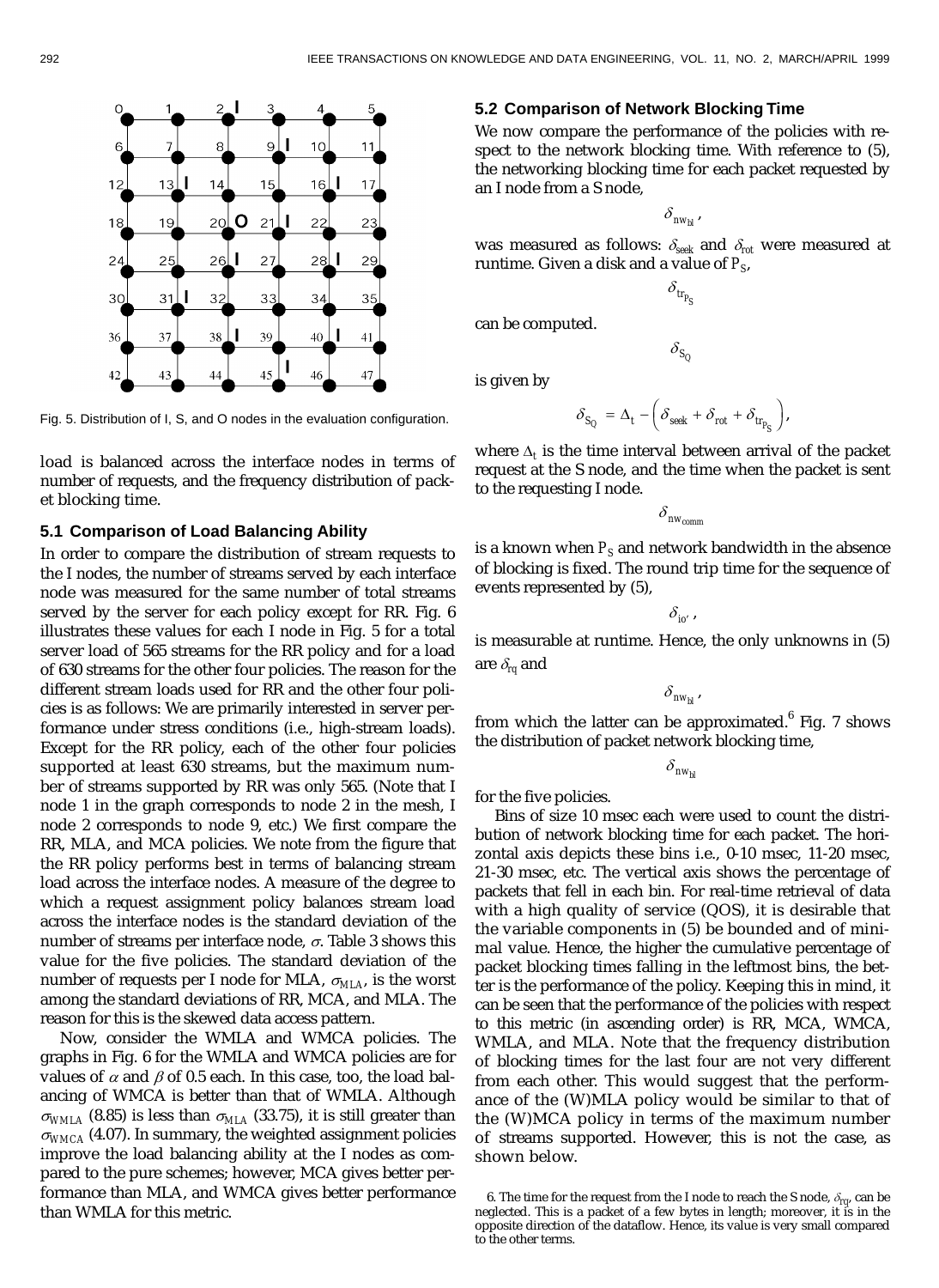



Fig. 6. Comparison of request assignment of RR, MLA, MCA, WMLA, and WMCA policies.

TABLE 3 STANDARD DEVIATION OF STREAM LOAD PER I NODE

| Policy                               | Average streams per I node   Standard Deviation $(\sigma_i)$ |       |
|--------------------------------------|--------------------------------------------------------------|-------|
| R.R.                                 | 51.36                                                        | 0.48  |
| MLA                                  | 57.27                                                        | 33.75 |
| MCA                                  | 57.27                                                        | 22.49 |
| WMLA ( $\alpha = 0.5, \beta = 0.5$ ) | 57.27                                                        | 8.85  |
| WMCA ( $\alpha = 0.5, \beta = 0.5$ ) | 57.27                                                        | 4.07  |

# **5.3 Comparison of Stream Sourcing Capacity**

We now compare the policies with respect to the more important metric of stream sourcing capacity. Table 4 shows the maximum number of streams that were supported by each policy, without missing any packet deadlines, together with the percentage improvement over the RR policy. As expected, the RR policy performs the worst. Although it best balances the stream among the I nodes (minimum  $\sigma$ ), it makes no effort to balance the load on the interconnection network. At the other end of the spectrum are the MLA and MCA policies: They try to reduce load on the interconnection network by minimizing link contention; however, they do not try to balance the load across the I nodes. In spite of this, they outperform RR by 12.0 percent and 14.5 percent, respectively. Between RR, on the one hand, and MLA and MCA, on the other, are the WMLA and WMCA policies that try to balance the load on both the network as well as the I nodes. This translates into superior performance over RR, MLA, and MCA. The WMCA policy with  $\alpha$  = 0.5 gave the highest throughput of 757 streams

 $12$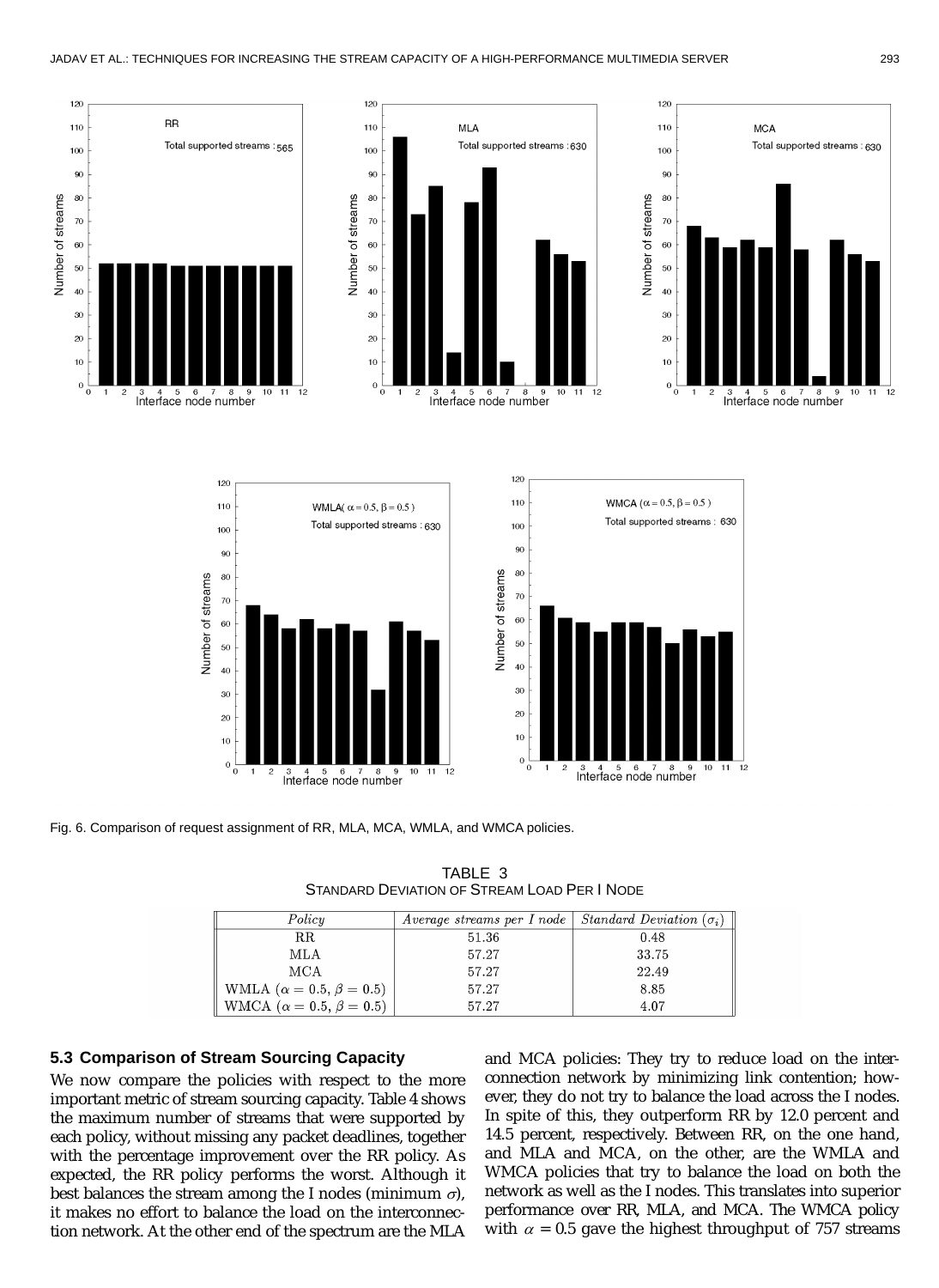

Fig. 7. Frequency distribution of packet network blocking time for RR, MLA, MCA, WMLA, and WMCA policies.

TABLE 4 THE MAXIMUM NUMBER OF STREAMS SUPPORTED FOR EACH EXPERIMENT

| Policy                               | Max. $\#$ of streams | <i>improvement over RR</i> |
|--------------------------------------|----------------------|----------------------------|
| RR.                                  | 565                  |                            |
| MLA                                  | 633                  | $12.0\%$                   |
| MCA                                  | 647                  | $14.5\%$                   |
| WMLA ( $\alpha = 0.5, \beta = 0.5$ ) | 736                  | $30.3\%$                   |
| WMCA ( $\alpha = 0.5, \beta = 0.5$ ) | 757                  | 34.0 %                     |

among the five cases shown, corresponding to a 34.0 percent improvement over RR.

In summary, although the performance of (W)MLA is similar to that of (W)MCA as far as network blocking time is concerned, the load imbalance on the I nodes is much higher for the former than for the latter (Table 3). This explains why (W)MCA consistently outperforms (W)MCA in the maximum number of supported streams.

# **5.4 Overhead of (W)MLA and (W)MCA Policies**

An advantage of the RR policy is that its use incurs almost zero overhead. Execution of the (W)MLA and (W)MCA policies incurs overhead due to computations and comparisons. For the highest workload supported by WMLA (736 streams), the *total* (i.e., total for all streams) time overhead was 9.3 secs, while for WMCA (757 streams), it was 29.7 secs.<sup>7</sup> The overhead for either of (W)MLA or (W)MCA *per stream* is of the order of a few millisecs, which is a negligible fraction of the duration of a two-hour movie. Moreover, the algorithm needs to be executed only at the

<sup>7.</sup> The difference between overhead of MLA and WMLA, and MCA and WMCA, was negligible (of the order of a few millisecs). This is so because MLA and MCA differ from WMLA and WMCA by only 2 floating point multiplications and an addition.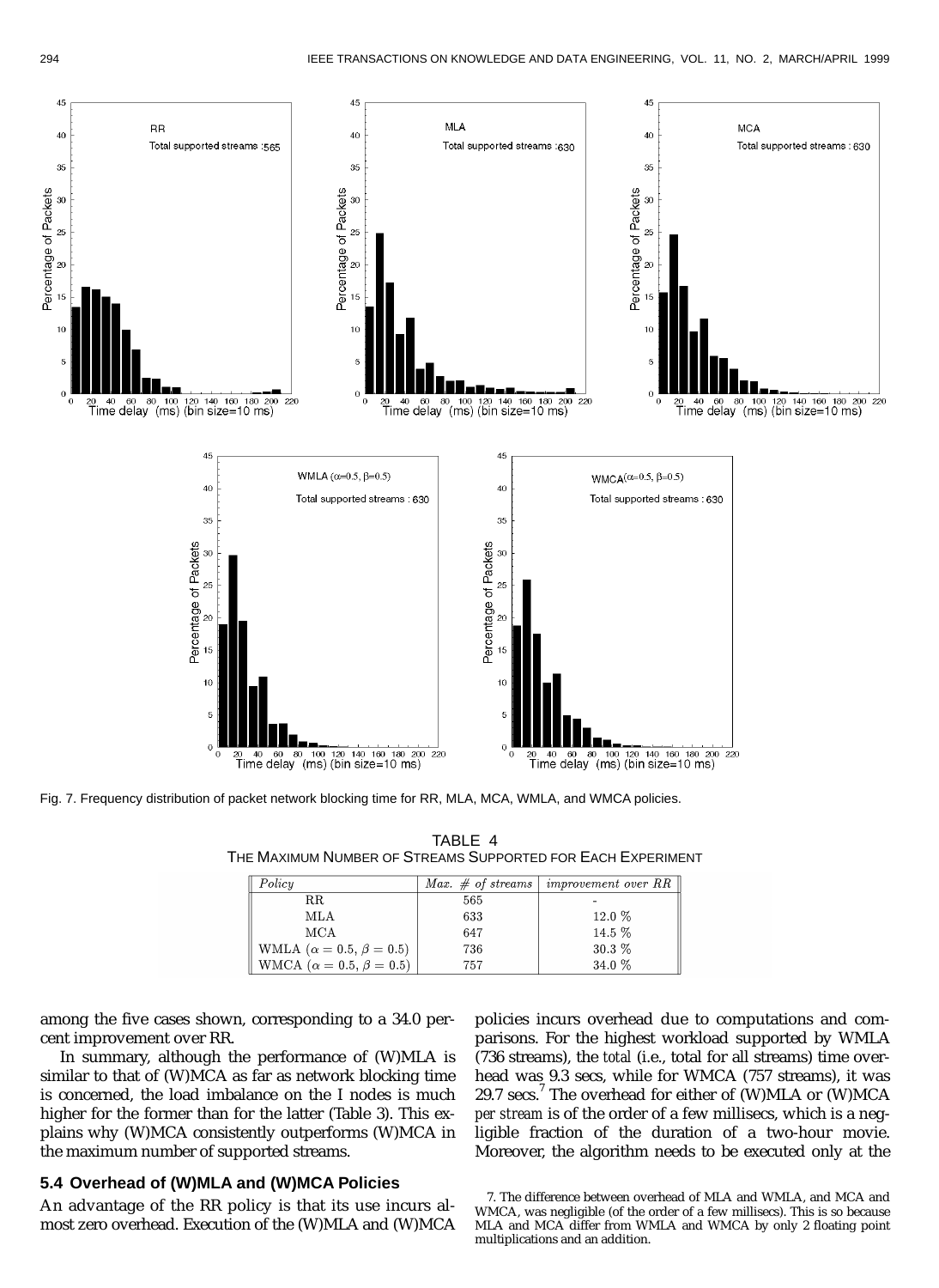time of accepting a request (and possibly when a paused stream is restarted. The (W)MCA algorithm also needs to be run when a stream pauses or departs). Thus not only are these policies effective in increasing server throughput, they are also efficient in terms of overhead incurred.

# **6 EFFECT OF REPLICATION**

# **6.1 Motivation**

In the experiments described thus far, the subject of object replication has not been addressed. We now develop two schemes for replicating frequently accessed files, and present the performance of these two schemes.

As noted in Table 2, the database we used for the experiments consisted of 100 files, with each file stored in one of nine striping groups. Each file is assumed to have an object id, *i*. Similarly, each striping group also has a group id, *k*. The object ids are positive integers starting from 1 (Fig. 4), and so are the group ids. If *N* is the number of striping groups, a file with id *i* is stored in group *k*, where

$$
k = (i - 1) \bmod (N) + 1 \tag{16}
$$

Thus, files with object ids 1, 10, 19 etc. will be stored in group 1, files with object ids 2, 11, 20, etc. will be stored in group 2, and so on. In the absence of file replication and in the presence of a skewed data access pattern, a striping group containing a frequently accessed file can become a hot-spot for the storage subsystem and cause the performance of the server to degrade. One way to avoid such hotspots from developing is to replicate frequently accessed files in *different* striping groups, so that accesses are spread over multiple striping groups instead of being localized to one group. Object replication is expensive in terms of storage space (due to the typically large size of multimedia files). Moreover, when files are replicated, the issue arises as to which replica of a file is to be chosen for serving a request for the file. This may require multiple executions of the the assignment policies developed in this paper, which may be computationally expensive. We develop two heuristic replication schemes that not only avoid multiple executions of the algorithms to select an interface node for serving a request, but also improve server performance, in terms of the number of streams supported.

Two important design decisions that must be made when replication is considered are:

- 1) *Which* files should be replicated, and
- 2) *How many* replicas should be made of a file?

Observe that in a skewed access distribution such as in Fig. 4 (which is a distribution observed in practice by [26]), a few files account for a majority of the accesses. For the particular case in the figure, 10 percent of the files account for nearly 40 percent of all accesses. Assuming that the decision about which files to replicate has been made, we propose that the number of replicas of each file, and the placement of each replica, can be determined using the following heuristics:

1) If *a* is the access probability, expressed as a percentage, of a file *i* which is to be replicated, then form (*a* - 1) replicas of file *i*, rounded to the nearest integer, so that there can exist at most  $|a|$  copies of the file. For example, if the access probability of a file is 6.8 percent, then six replicas of the file will be formed, which, together with the original, will result in seven copies of the file in existence.

- 2) The maximum number of copies of a file should not exceed *N*, the number of striping groups.
- 3) Each copy of a file must be placed in a unique striping group.

We now discuss two alternative schemes for choosing the striping group in which to store a copy of a replicated file. We define the *parent group* of a file to be the group id of the file as determined by its object id by (16). The original (first) copy of a replicated file is stored in its parent group. The two schemes presented below give the striping group of a replica of a file with respect to its parent group.

### **6.2 Scheme #1: Parent Group-Based Round-Robin Placement (PGBRRP)**

In this scheme, if  $k_0^i$  is the parent group for a file *i*, then the *j*th replica of file *i* will be stored in group  $k^i_j$ , given by

$$
k_j^i = (k_0^i + j) \mod (N) + 1, \quad 1 \le j < n_i \tag{17}
$$

where  $N$  is the number of striping groups and  $n_i$  is the total number of copies of file  $i(n_i \leq N)$ . In other words, in this scheme, the replicas of a file are stored in a round-robin fashion among the striping groups, starting from the parent group of the file.

# **6.3 Scheme #2: Group Wide Round-Robin Placement (GWRRP)**

In this scheme, the original copy of each file is placed in its parent group as determined by (16). The replicated versions are placed round-robin a mong the striping groups as follows. Let *r* be the number of files that are chosen for replication, let *M* be the total number of replicas (i.e., excluding original copies) of all files, *N* be the number of striping groups, and  $n_i$  be the total number of copies of file  $i(n_i \leq N)$ . The pseudocode for storing the *j*th replica of file *i*, denoted by  $k_j^i$ , follows:

*Rptr* = 0; for (*Rcount* = 0; *Rcount* < *M*; *Rcount* ++) for (*i* = 1; *i* <= *r*; *i* ++) for (*j* = 1; *j* < *ni* ; *j* ++){ if (*k<sup>i</sup>* <sup>0</sup> *Rptr* mod (*N*) + 1) *kj i* = *Rptr* mod (*N*) + 1; else *kj i* = (*Rptr* + 1) mod (*N*) + 1; *Rptr* = *Rptr* + 1; }

Fig. 8 shows the way in which five objects having six, four, three, two, and one replica, respectively, would be stored among a configuration of nine striping groups under the two placement schemes. Intuitively, one would expect the GWRRP scheme to better balance load among the striping groups than the PGBRRP scheme.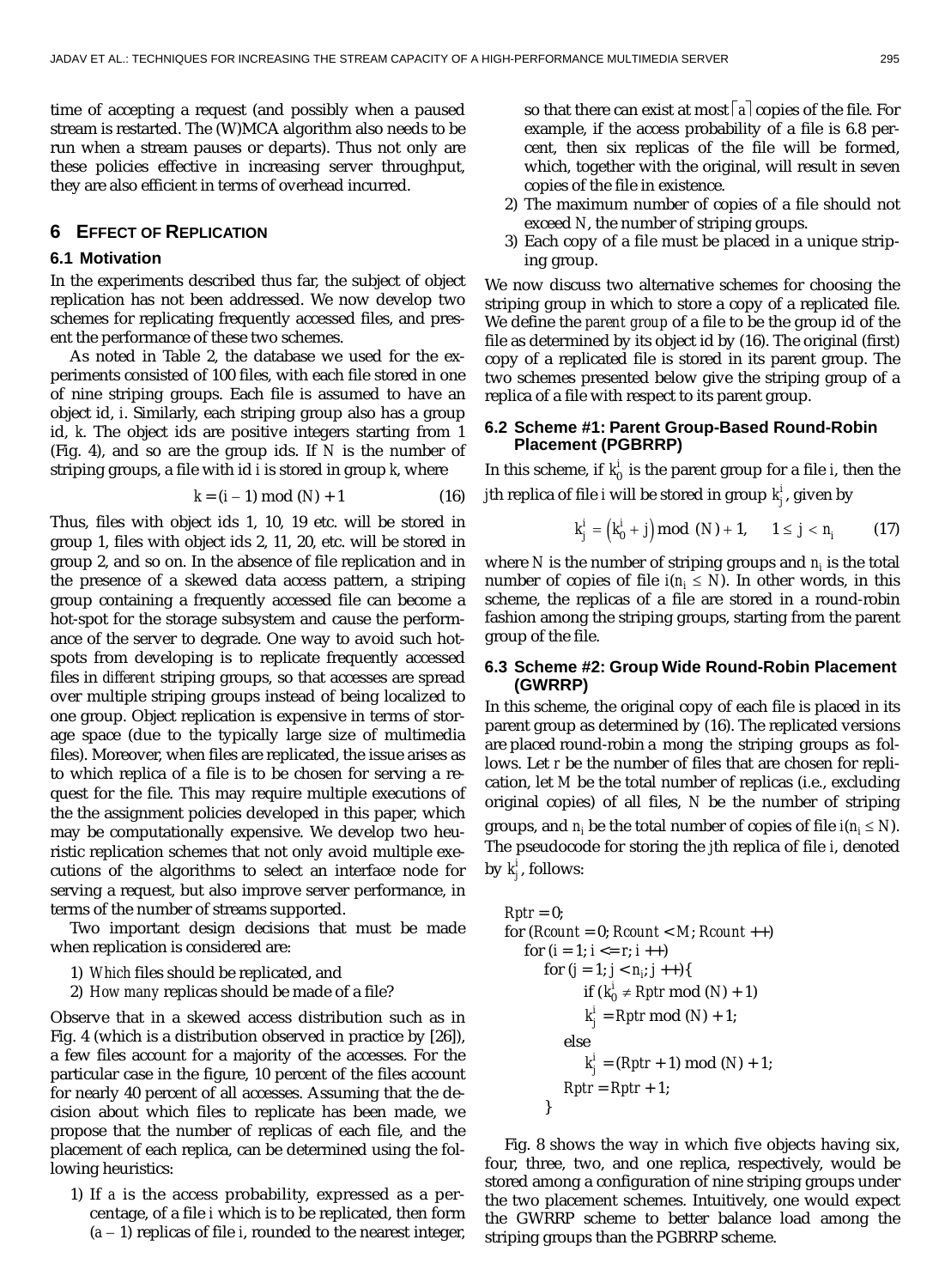| Object<br>id | Group id      |                     |           |  |  | Object<br>id |    |                |                | Group id      |  |  |
|--------------|---------------|---------------------|-----------|--|--|--------------|----|----------------|----------------|---------------|--|--|
| 1            | 1 2 3 4 5 6 7 |                     |           |  |  |              |    |                |                | 1 2 3 4 5 6 7 |  |  |
| 29           |               |                     | 2 3 4 5 6 |  |  |              | 29 |                |                | 2 8 9 1 2     |  |  |
| 3            | 3             |                     | 4 5 6     |  |  |              | 3  | 3              |                | 4 5 6         |  |  |
| 40           |               | $4 \quad 5 \quad 6$ |           |  |  |              | 40 | $\overline{4}$ | $\overline{7}$ | - 8           |  |  |
| 5            | 5             | - 6                 |           |  |  |              | 5  |                | $5 \quad 9$    |               |  |  |
|              |               |                     |           |  |  |              |    |                |                |               |  |  |

**PGBRRP** 

**GWRRP** 

Fig. 8. Placement of five objects and six, four, three, two, and one replicas of each object, respectively, among nine striping groups for PGBRRP and GWRRP schemes.

# **6.4 Operation of Dynamic Allocation Policies with Replication**

When a file is replicated, one way of choosing an interface node to source a request for the file is to execute the assignment policies of Section 4 for each replica of the file. However, this can be computationally expensive. For instance, if a file has 10 copies stored, then the policies would have to be executed 10 times for each request for the file, one for each stored copy of the file. One way to get around this problem is to use a simple round-robin rule to choose the copy of a replicated file that will be used to serve the file request. This design choice has the advantage of negligible (*O*(1)) computational overhead in choosing a copy of a replicated file to be used in serving a request for the file, and also has the added advantage of balancing workload among the copies of a replicated file. This is the approach we use in this paper. Another approach is described in Section 7. We now present the performance of the stream allocation policies for the two replication schemes.

#### **6.5 Comparison of I-Node Load Balancing Ability**

As noted in Subsection 6.1, in a skewed data access pattern, such as the Zipfian distribution considered in this paper, a few files account for a large number of files. Accordingly, we chose to replicate 10 percent of the files in the database, which amounts to 10 files. Two sets of experiments were conducted, one for each replication scheme described in Subsections 6.2 and 6.3. The files were replicated according to the two schemes, and the values of the other parameters were the same as in Section 5.

Fig. 9 shows the distribution of requests among the interface nodes for the MLA, MCA, WMLA, and WMCA policies for three cases: no replication and with replication using the two schemes. Performance of RR has not been shown because it will be similar to the case of no replication. Except otherwise noted, the graphs are for a total server load of 630 streams (MLA with replication scheme #2 could support a maximum of only 611 streams). Table 5 shows the average number of streams served by each I node, and the standard deviation from this average for an I node. The results for replication are similar to the case without any replication, viz., (W)MCA performs better than (W)MLA, WMLA performs better than MLA, and WMCA performs better than MCA, the metric being load balancing ability among the I nodes.

#### **6.6 Comparison of Striping Group Load Balancing Ability**

While load balancing performance among the I nodes in the presence of replication was not too different from that without replication, consider now the metric of load balancing with respect to the striping groups.

Fig. 10 shows the number of streams served by each of the nine striping groups for the three cases of no replication, and replication using schemes 1 and 2, for three total server stream loads: 630, 730, and 800 streams. Observe from the figure that the variation among group load seems to be the largest for the case with no replication. This is corroborated by Table 6, which shows the group-wide minimum and maximum number of streams, average number of streams per group served by the storage subsystem, and the standard deviation from the average, for the three cases. From the column for the standard deviation we observe that for a given replication policy, the load imbalance among the striping groups increases as net server stream load increases. More importantly, at a given stream load, either replication scheme results in *at least* a 50 percent reduction in the standard deviation from the average number of streams per striping group, as compared to the case with no replication. Among the two replication schemes, the PGBRRP scheme consistently outperformed the GWRRP scheme in terms of striping group load balancing ability.

#### **6.7 Comparison of Stream Sourcing Capacity**

We now consider the most important metric from an application-level point of view: the maximum number of streams supported. Table 7 shows the number of streams that were supported by each assignment policy for each replication case, together with the percentage improvement over the case of *RR allocation of stream requests to I nodes and no data replication.* For the WMLA and WMCA policies, results are shown for  $\alpha$  values of 0.25, 0.5, and 0.75, respectively. In the case of the RR policy, replication has a derogatory effect on maximum streams that can be supported; this number was lower for both replication schemes as compared to the case with no replication. Since RR gives worst performance among the five allocation policies, this observation is not discussed further. For the MLA and MCA policies, replication has a negligible impact on the maximum number of streams that can be supported. This is to be expected, since the dominating influence on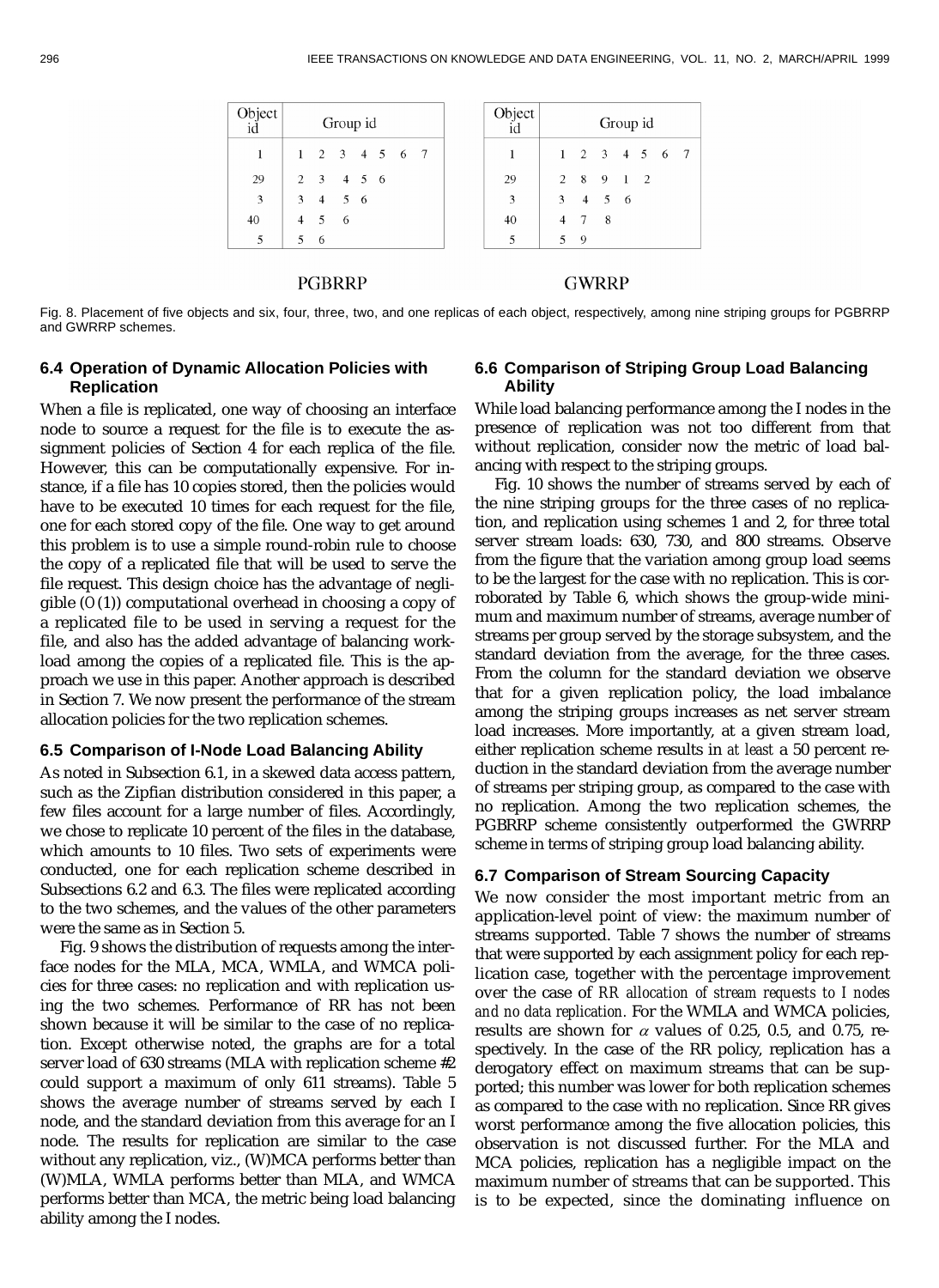

Fig. 9. Comparison of request assignment of MLA, MCA, WMLA, and WMCA policies for the two replication policies.

|                          | No Replication |           | Replication Scheme#1 |           | Replication Scheme#2 |           |  |  |
|--------------------------|----------------|-----------|----------------------|-----------|----------------------|-----------|--|--|
| Policy                   | Avg. streams   | Standard  | Avg. streams         | Standard  | Avq. streams         | Standard  |  |  |
|                          | per I node     | Deviation | per I node           | Deviation | per I node           | Deviation |  |  |
| RR.                      | 51.36          | 0.48      | 50.73                | 0.45      | 49.55                | 0.5       |  |  |
| MLA                      | 57.27          | 33.75     | 57.27                | 32.85     | 55.55                | 33.7      |  |  |
| <b>MCA</b>               | 57.27          | 22.49     | 57.27                | 25.59     | 57.27                | 23.88     |  |  |
| WMLA                     |                |           |                      |           |                      |           |  |  |
| $(\alpha = \beta = 0.5)$ | 57.27          | 8.85      | 57.27                | 14.29     | 57.27                | 10.34     |  |  |
| <b>WMCA</b>              |                |           |                      |           |                      |           |  |  |
| $(\alpha = \beta = 0.5)$ | 57.27          | 4.07      | 57.27                | 3.74      | 57.27                | 3.77      |  |  |

TABLE 5 STANDARD DEVIATION OF STREAM LOAD PER I NODE

supportable streams for these policies is the wide disparity in the number of requests assigned to each interface node. However, for the WMLA and WMCA policies, with different nonzero weights, the maximum number of streams that can be supported with replication is more than that without file replication. Moreover, among the two replication schemes, the second scheme consistently outperforms the first scheme for a given policy.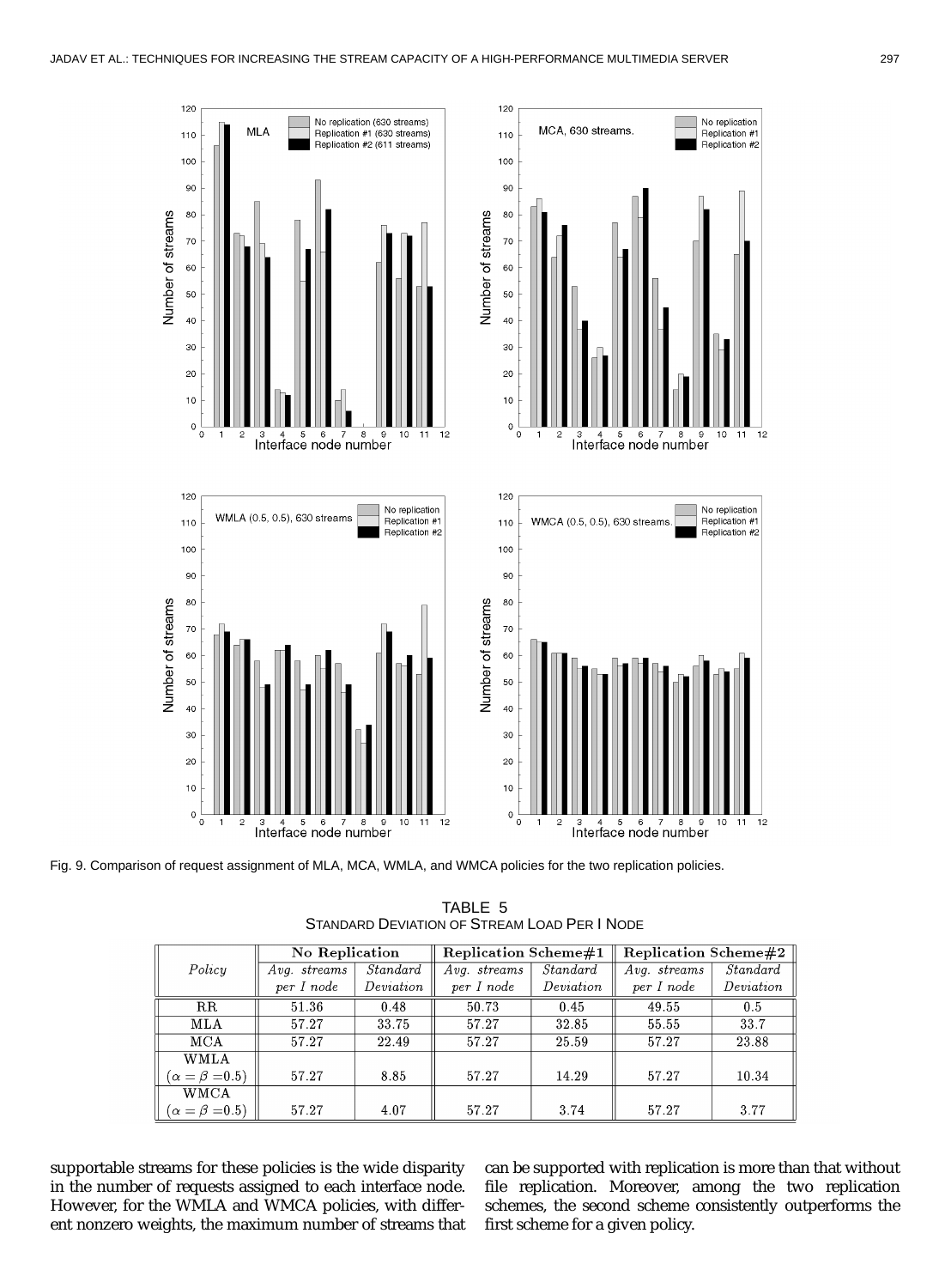

Fig. 10. Comparison of stream load on each striping group for no replication and the two replication schemes, at total stream loads of 630, 730, and 800 streams, respectively.

| Total          | Replication    | Striping Group statistics $(\# \text{ of streams})$ |      |            |                           |  |  |  |
|----------------|----------------|-----------------------------------------------------|------|------------|---------------------------|--|--|--|
| Streams served | Scheme         | Min.                                                | Max. | Avg./group | <b>Standard Deviation</b> |  |  |  |
|                | No replication | 53                                                  | 92   | 70.0       | 15.26                     |  |  |  |
| 630            | Scheme $#1$    | 61                                                  | 77   | 70.0       | 5.68                      |  |  |  |
|                | $Scheme \#2$   | 55                                                  | 79   | 70.0       | 8.57                      |  |  |  |
|                | No replication | 59                                                  | 105  | 81.11      | 18.12                     |  |  |  |
| 730            | Scheme $#1$    | 66                                                  | 91   | 81.11      | 8.53                      |  |  |  |
|                | $Scheme \#2$   | 64                                                  | 92   | 81.11      | 9.67                      |  |  |  |
|                | No replication | 62                                                  | 116  | 88.89      | 20.22                     |  |  |  |
| 800            | Scheme $#1$    | 73                                                  | 100  | 88.89      | 8.91                      |  |  |  |
|                | $Scheme \#2$   | 68                                                  | 98   | 88.89      | 10.83                     |  |  |  |

TABLE 6 STANDARD DEVIATION OF STREAM LOAD PER STRIPING GROUP

# **7 DISCUSSION AND FUTURE WORK**

In this paper, we were primarily interested in determining the maximum number of streams that could be supported for each of the five policies proposed. Hence, the experiments were of the nature of *stress tests*, i.e., the workload offered to the server (in terms of stream requests) was incrementally increased until some packet delivery deadline

was missed. In an actual media server, requests arriving at the server would be subject to an *admission control policy*, which would determine whether the request could be accepted or not, based on existing workload. Refer to Fig. 11, which shows the history of a client session at the server. The session consists of four stages. In the first stage, the client request would either accepted or denied depending on the result of executing the admission control policy.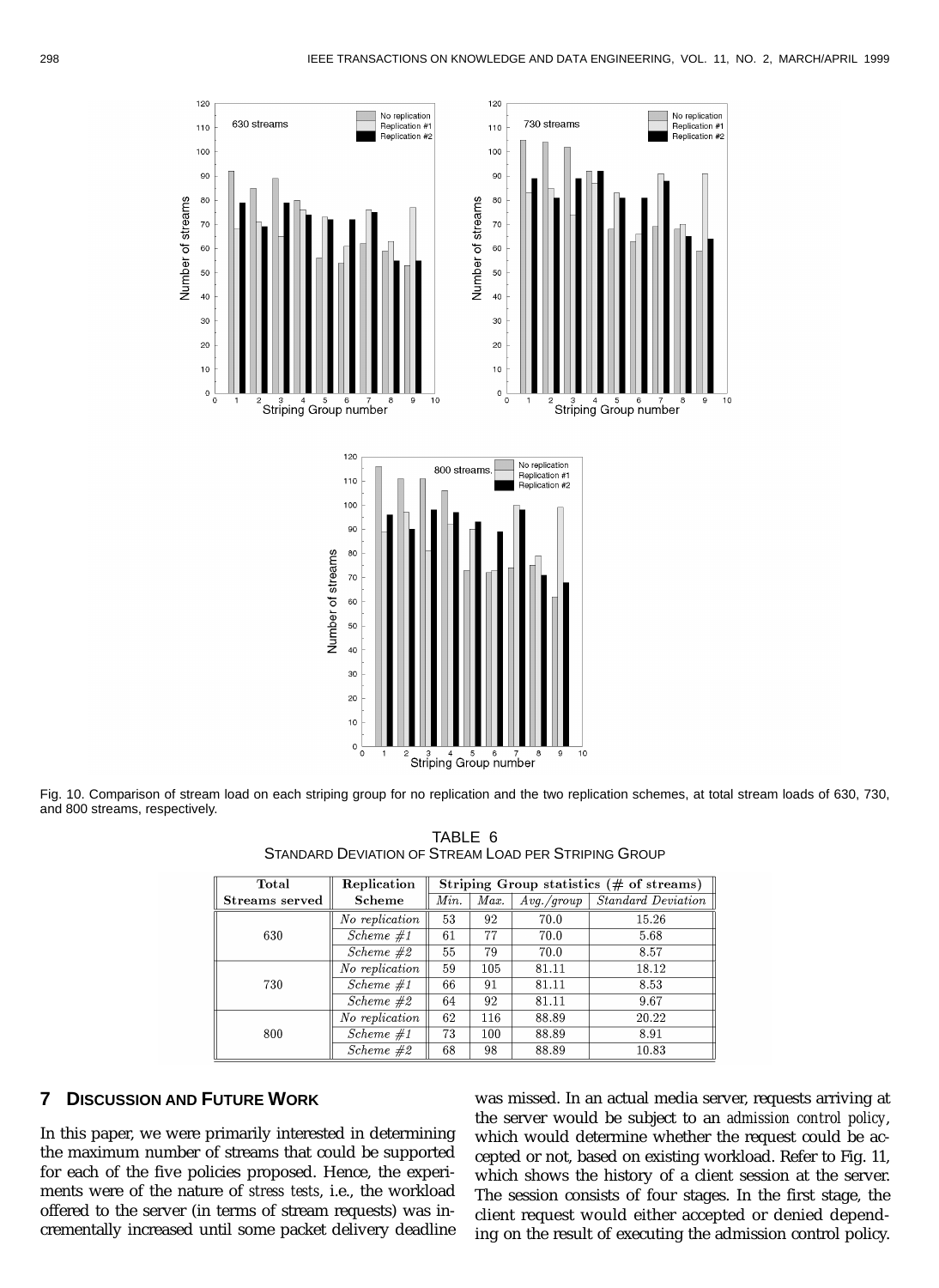| Policy       |                           |              | No Replication |              | Replication Scheme#1 | Replication Scheme#2 |             |  |
|--------------|---------------------------|--------------|----------------|--------------|----------------------|----------------------|-------------|--|
| Name         | Weight                    | Max. $\#$ of | improvement    | Max. $\#$ of | improvement          | Max. $\#$ of         | improvement |  |
|              | $-\beta$ )<br>$\alpha(1)$ | streams      | over RR        | stress       | over RR              | streams              | over RR     |  |
| $_{\rm RR}$  | 1.00                      | 565          |                | 558          |                      | 545                  |             |  |
| MLA          | 0.00                      | 633          | 12.0%          | 637          | 12.7%                | 611                  | $8.1\%$     |  |
| MCA          | 0.00                      | 647          | 14.5 %         | 653          | 15.6 %               | 649                  | 14.9 %      |  |
| WMLA         | 0.25                      | 659          | 16.6 %         | 679          | $20.2 \%$            | 689                  | 21.9%       |  |
| WMCA         | 0.25                      | 677          | 19.8 %         | 701          | 24.1%                | 727                  | 28.6 %      |  |
| WMLA         | 0.50                      | 736          | $30.3\%$       | 756          | 33.8%                | 778                  | 37.7 %      |  |
| <b>WMCA</b>  | 0.50                      | 757          | 34.0 %         | 781          | 38.2 %               | 803                  | 42.1 %      |  |
| WMLA         | 0.75                      | 764          | 35.2%          | 798          | 41.2%                | 822                  | 45.5 %      |  |
| <b>WIMCA</b> | 0.75                      | 707          | 4110           | 905          | 1950                 | 992                  | 45702       |  |

TABLE 7 THE MAXIMUM NUMBER OF STREAMS SUPPORTED FOR THE REQUEST ASSIGNMENT POLICIES FOR NO REPLICATION AND THE TWO REPLICATION SCHEMES



Fig. 11. History of a client session at the server.

If the request is accepted, resources are allocated and initialized in the next stage. In the third stage, data is delivered to the client as per the contract negotiated. In the last stage. the session terminates and resources are freed. The allocation policies proposed in this paper could be executed in stage 1 or stage 2 of Fig. 11. Since the policies allocate streams to I nodes, it is clear why they could be implemented as part of the stage 2 software. The (W)MCA policies maintain state of interconnect workload, and hence, could be integrated as part of an admission control policy. We are developing admission control policies which can make use of these policies.

When files are replicated, the issue of which file to use for an incoming request for the file arises. As explained in Subsection 6.4, one way to handle this would be to execute the allocation policies for each copy of the requested file. However, since each policy is executed for each I node (except RR), this could be expensive. In this paper, we used the low-overhead heuristic of distributing requests for file accesses to replicated files round-robin among the replicas. Although this balances the workload among the *copies* of a replicated file, it does not attempt to balance workload among the *striping groups.* A policy that would do this can be devised: State information is maintained dynamically about the number of requests that each striping group serves. When a request for a replicated file is received, it is assigned to that copy of the file that is stored in the striping group serving the minimum number of streams among the groups which store copies of the file. We are in the process of implementing this policy.

Lastly, we intend to extend our work to different hardware environments, such as the IBM SP/2 parallel computer and networks of workstations connected by highspeed links.

# **8 CONCLUSIONS**

In this paper, we developed five policies for assigning requests to the interface nodes in a high-performance multimedia server. The performance of these policies under identical background conditions was compared. MLA, MCA, WMLA, and WMCA each outperformed RR in terms of number of streams. RR best balances inter I node load, closely followed by MLA and WMLA. Although MCA and WMCA give worst performance on this count, WMCA, with proper choice of weights, gave highest throughput. The (W)MCA policy is a global one, as it takes into account the load on a link due to the existing traffic. (W)MLA, on the other hand, is a local optimization that is oblivious to the load imposed by other nodes. This explains why WMCA gave the best throughput. Fig. 12 shows the effect of varying the weight values on the maximum number of supported streams for the five policies. For the parameters and data access pattern considered in this paper,  $\alpha = 0.75$ ,  $\beta$  = 0.25 gave the best performance for both WMLA and WMCA policies. The optimum values to assign to the weights is an implementation-dependent problem that depends on the network topology, routing strategy and the maximum streams that an I node can source. However, irrespective of these implementation details, changing the ratio values of  $\alpha$  and  $\beta$  in one direction makes the assignment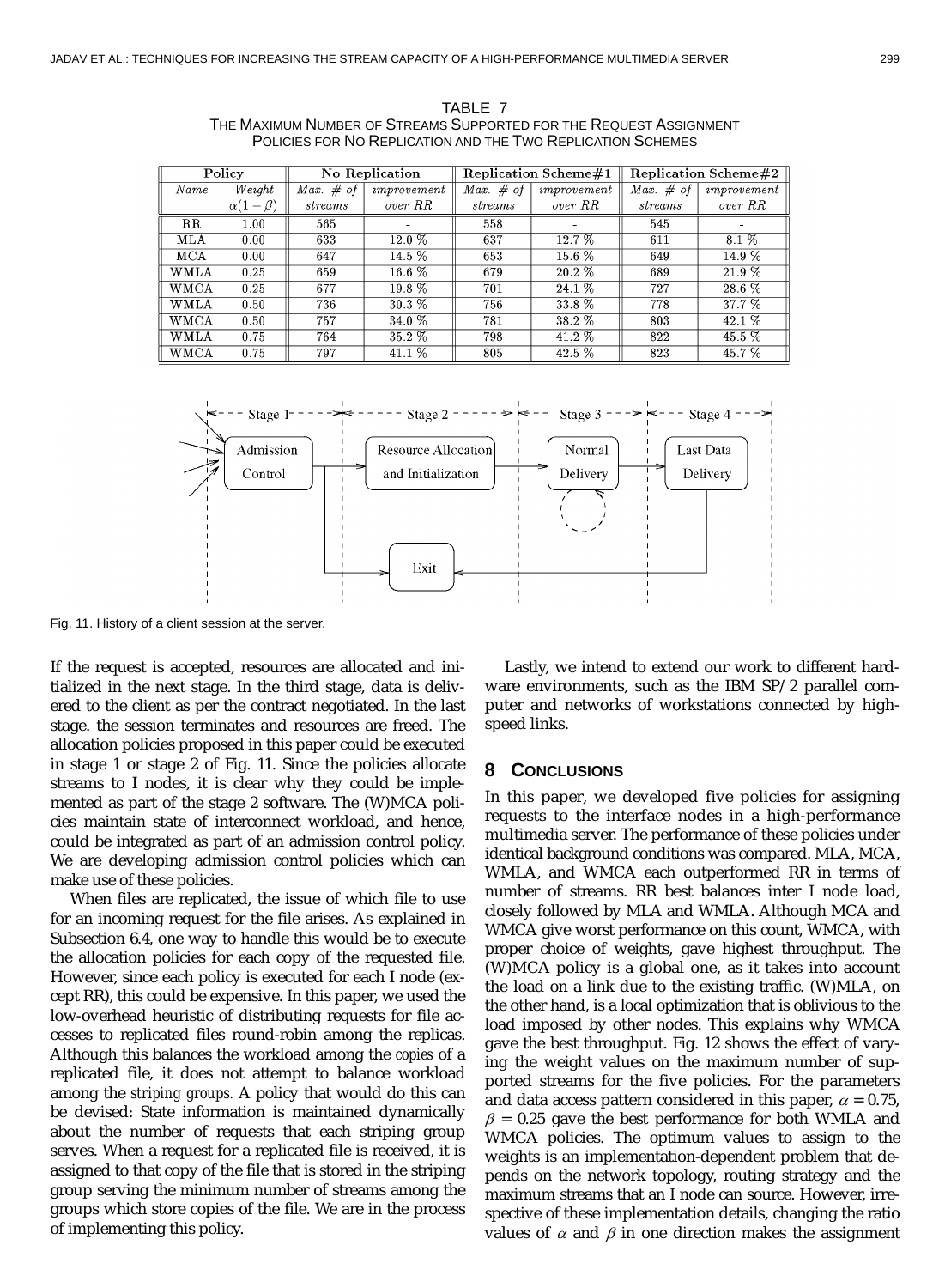Fig. 12. Effect of changing weight values on performance of WMLA and WMCA policies: (a) graph is for maximum streams supported, while (b) graph is for standard deviation of stream load per I node.

criterion tend to RR ( $\alpha = 1$ ,  $\beta = 0$ ), while changing the ratio in the opposite direction will make it tend to ML(C)A ( $\alpha = 0$ ,  $\beta = 1$ ). We have shown that values in between give better performance than these extremes. This is so because such values try to balance both the load on the I nodes and the load on the interconnection network, unlike the extreme cases, which balance one or the other.

We also addressed the issue of file replication in this paper. Two policies for placement of the replicas among the striping group, PGBRRP and GWRRP, were developed. Fig. 13 and Fig. 14 show the performance of the WMLA and WMCA polcies, respectively, for the three cases of no replication, replication using PGBRRP and replication using GWRRP schemes. Consider first Fig. 13. Except for the case of MLA ( $\alpha = 0$ ) and RR ( $\alpha = 1$ ), file replication results in improving the maximum number of streams that can be supported. Also, replica placement scheme #2 outperforms scheme #1 for these cases. This is also the general trend with respect to the WMCA class of policies (Fig. 14). Between PGBRRP and GWRRP, while the standard deviation of workload on the striping groups is slightly smaller for the former than that of the latter (Table 6), the standard deviation of stream load among the I nodes is smaller for the latter than that due to the former. On account of these reasons, the number of streams supported using GWRRP is more than that supported using PGBRRP for a given allocation policy. Finally, in all three variations of replication, the superiority of WMLA over MLA and WMCA over MCA, and WMCA over WMLA is maintained.

#### **ACKNOWLEDGMENTS**

This work was supported by the Intel Corporation, the National Science Foundation through Young Investigator Award No. CCR-9357840, and the New York State Center for Advanced Technology in Computer Applications and Software

Engineering (the CASE Center) at Syracuse University. The authors thank the California Institute of Technology CCSF facilities for providing access to the Intel Paragon.

#### **REFERENCES**

- [1] D. Anderson, Y. Osawa, and R. Govindan, "A File System for Continuous Media," *ACM Trans. Computer Systems*, vol. 10, no. 4, pp. 311-337, Nov. 1992.
- [2] D. Le Gall, "MPEG: A Video Compression Standard for Multimedia Applications," *Comm. ACM*, pp. 46-58, Apr. 1991.
- [3] A. Reddy and J. Wyllie, "Disk-Scheduling in A Multimedia I/O System," *Proc. First ACM Int'l Conf. Multimedia*, p. 225, Aug. 1993.
- [4] A. Reddy and J. Wyllie, "I/O Issues in a Multimedia System," *Computer*, vol. 27, no. 3, pp. 69-74, Mar. 1994.
- [5] P.V. Rangan and H. Vin, "Efficient Storage Techniques for Digital Continuous Multimedia," *IEEE Trans. Knowledge and Data Eng.*, vol. 5, no. 6, Aug. 1993.
- [6] P.V. Rangan, H. Vin, and S. Ramanathan, "Designing an On-Demand Multimedia Service," *IEEE Comm.*, vol. 30, no. 7, July 1992.
- [7] S. Ghandeharizadeh and L. Ramos, "Continuous Retrieval of Multimedia Data Using Parallelism," *IEEE Trans. Knowledge and Data Eng.*, vol. 5, no. 4, Aug. 1993.
- [8] H. Vin, A. Goyal et al., "An Observation-Based Admission Control Algorithm for Multimedia Servers," *Proc. Int'l Conf. Multimedia Systems and Computing*, pp. 234-243, May 1994.
- [9] D. Jadav and A. Choudhary, "Design Issues in High Performance Media-On-Demand Servers," *IEEE Parallel and Distributed Technology Systems and Applications,* Summer 1995.
- [10] T. Little and D. Venkatesh, "Prospects for Interactive Video-On-Demand," *IEEE Multimedia*, vol. 1, no. 3, pp. 14-24, Fall 1994.
- [11] S. Ghandeharizadeh and C. Shahabi, "Management of Physical Replicas in Parallel Multimedia Information Systems," *Proc. Foundations of Data Organization and Algorithms (FODO) Conf.*, Oct. 1993.
- [12] S. Ghandeharizadeh and C. Shahabi, "On Multimedia Repositories, Personal Computers, and Hierarchical Storage Systems," *Proc. Second ACM Int'l Conf. Multimedia*, pp. 407-416, Oct. 1994.
- [13] S. Berson, S. Ghandeharizadeh, R.R. Muntz, and X. Ju, "Staggered Striping in Multimedia Systems," *Proc. ACM Int'l Conf. Management of Data*, pp. 79-90, May 1994.
- [14] A. Dan, M. Kienzle, and D. Sitaram, "A Dynamic Policy of Segment Replication for Load Balancing in Video-On-Demand Servers," *ACM Multimedia Systems J.*, pp. 93-103, vol. 3, no. 3, 1995.

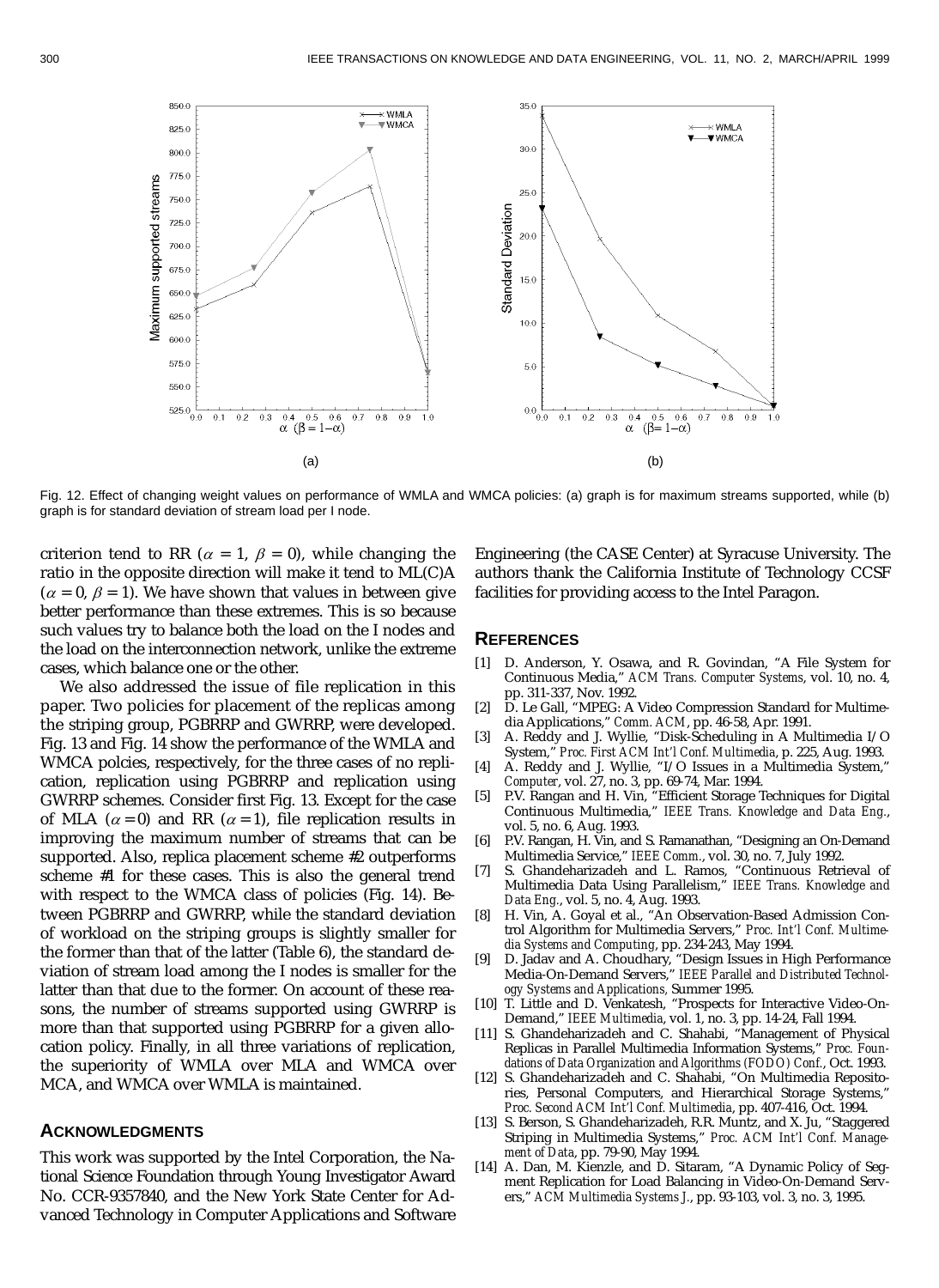

Fig. 13. Effect of changing weight values on performance of WMLA policies for no replication and the two replication schemes: (a) graph is for maximum streams supported, while (b) graph is for standard deviation of stream load per I node.



Fig. 14. Effect of changing weight values on performance of WMCA policies for no replication and the two replication schemes: (a) graph is for maximum streams supported, while (b) graph is for standard deviation of stream load per I node.

- [15] C.S. Freedman and D.J. DeWitt, "The SPIFFI Scalable Video-On-Demand System," *Proc. ACM Int'l Conf. Management of Data*, pp. 352-363, May 1995.
- [16] B. Ozden, R. Rastogi, and A. Silberschatz, "Demand Paging for Video-On-Demand Servers," *Proc. Second IEEE Int'l Conf. Multimedia Computing and Systems*, pp. 264-272, May 1995.
- [17] S. Berson, L. Golubchik, and R.R. Muntz, "Fault Tolerant Design of Multimedia Servers," *Proc. ACM Int'l Conf. Management of Data*, pp. 364-375, May 1995.
- [18] C. Papidimitriou, S. Ramanathan, and P.V. Rangan, "Information Caching for Delivery of Personalized Video Programs on Home Entertainment Channels," *Proc. Int'l Conf. Multimedia Systems and Computing*, pp. 214-223, May 1994.
- [19] D. Jadav, C. Srinilta, A. Choudhary, and P.B. Berra, "Design and Evaluation of Data Access Strategies in a High Performance Multimedia-On-Demand Server," *Proc. Second IEEE Int'l Conf. Multimedia Computing and Systems*, pp. 286-291, May 1995.
- [20] D. Jadav, A. Choudhary, P.B. Berra, and C. Srinilta, "An Evaluation of Design Trade-Offs in a High Performance Media-On-Demand Server," CASE Center Technical Report No. 9502, CASE Center, Syracuse Univ., Feb. 1995.
- [21] A. Dan and D. Sitaram, "An Online Video Placement Policy Based on Bandwidth to Space Ratio," *Proc. ACM Int'l Conf. Management of Data*, pp. 376-385, May 1995.
- [22] M. McKusick, W. Joy, S. Leffler, and R. Fabry, "A Fast File System for Unix," *ACM Trans. Computer Systems*, vol. 2, no. 3, Aug. 1984.
- [23] L. Ni and P. McKinley, "A Survey of Wormhole Techniques in Direct Networks," *Computer*, vol. 26, no. 2, pp. 62-76, Feb. 1993.
- [24] P. S. Yu, M.-S. Chen, and D.D. Kandlur, "Design and Analysis of A Grouped Sweeping Scheme for Multimedia Storage Management," *Proc. Third Int'l Workshop Network and Operating System Support for Digital Audio and Video*, pp. 44-55, Nov. 1992.
- [25] D.A. Patterson, G. Gibson, and R.H. Katz, "A Case for Redundant Arrays of Inexpensive Disks," *Proc. ACM Int'l Conf. Management of Data*, pp. 109-116, 1988.
- [26] A. Dan, D. Sitaram, and P. Shahabuddin, "Scheduling Policies for An On-Demand Video Server with Batching," *Proc. ACM Multimedia*, pp. 15-23, 1994.
- [27] Intel Corp., *Paragon OSF/1 User's Guide*, Intel Supercomputer Systems Div., Feb. 1993.